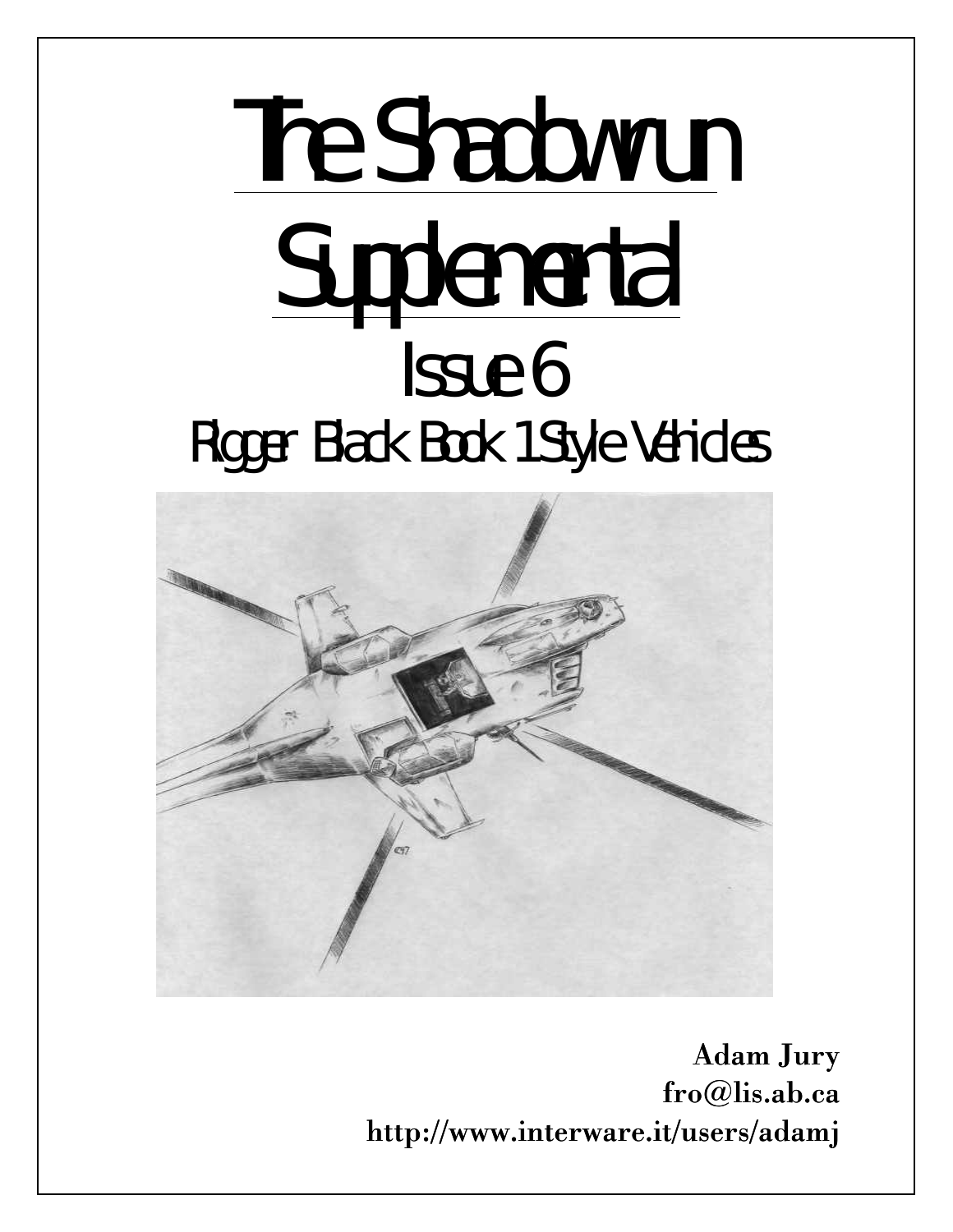## Editors Notes

2

Welcome to issues # 6, Part 2 of The Shadowrun Supplemental! This is the on-again off-again Rigger/Vehicle issue, which as you can see, is on-again!

I sincerely apologize for the lateness of this issue. The reasons were multiple, a lot of it doing with the winter break for most college and university students. Then, my internet provider canceling my dial-up account without fore-warning me delayed it a few more days.

You will note that this is only one piece of the issue, the Rigger Black Book 1 Style Vehicles (Whew. Say that 3 times fast.), the other two pieces being the normal issue (Online and available as I write this.) and the Rigger 2 Style Vehicles (Still being worked on.)

The reasoning behind splitting the issue up was two-fold, number one to keep the file size down, and two, because some people prefer RBB1 or Rigger 2 for various reasons, and only want the vehicles that will work with their statistics.

Not only do we bring you a ton of great stuff to enhance and expand on Rigger2, but for those of you that enjoy miniatures, or want to start, we've cut a deal with Ral Partha, check out the bargain prices on vehicle related mini's! The order form and details are available in the main issue of The Shadowrun Supplemental # 6

None of this issue is meant to be a challenge to FASA or to Jon Szeto. Instead, it's meant to push the rigger spectrum of Shadowrun even further than FASA hoped.

# The Rest of the Normal Opening Credits and Stuff

KYU, who wrote up all these vehicles and found the appropriate pictures. The rest of this is in the main part of The Shadowrun Supplemental  $^{\#}$ 6. I wanted to keep this under a page..

# Picture Credits

The cover artwork for this issue is by Barry Beldam JR, the staff artist for TSS. The rest of the artwork is culled from various sources, so here's a listing of them — credit where it's due!

#### Cars

The photos are taken from various motoring magazines, except Isdera taken from article by Markus Kohlberger. The "Rover Ascot" is taken from the Manga "Appleseed", Story and Artwork by Masamune Shirow. The design of the car is apparently by S. Mead, but  $\Gamma$  m not sure on that point.

#### Bikes

All Bikes taken from "Appleseed" except Vector VS taken from Shadowrun: DMZ cover.

#### Others

Dorocilo, Argus, Mosquito and Scorpion taken from "Appleseed". G14 ACV and Mistral taken from "Cyberpunk: Hardwired the Sourcebook". G14 ACV designed by Karl Martin, Mistral by Harrisson Fong. Tsumukari taken from Mutant Chronicles novel "Frenzy". "Military Ground Vehicles" and Hermes taken from FASA: Mercenaries Handbook, a BattleTech sourcebook.

The Shadowrun Supplemental — Rigger Black Book 1 Style Vehicles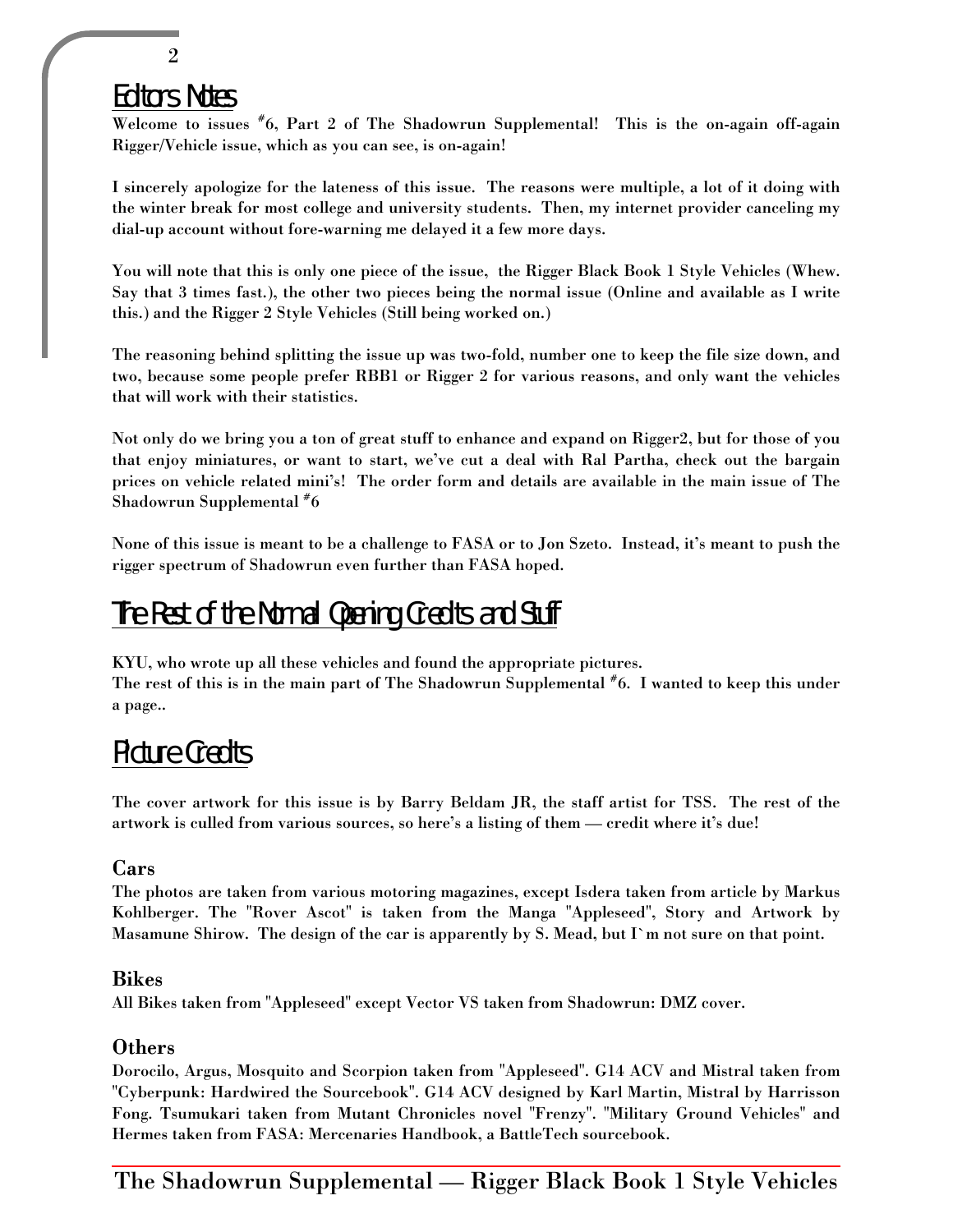» What's this, you're all saying? Well, in digging around some datastores, I found this old archived conversation, from back in '52. Since these cars are still around today, I figured we should publish it, so you can know what you may be going up against.

I took the liberty of converting the old time-date stamps to the new universal format, for ease of use.

» NuDawn

#### Audi Avus



This purebred racing design comes as a bit of a surprise from Audi, better known for their "A12" Sedan and their top-notch rally car, the '53 Paris-Dakkar Ground-Vehicle Winner, the "A9 GTX". The Avus was named in honour of the rebuilt Avus racetrack in Berlin, AGS. It was

destroyed in a bomb raid in '32, but has been reopened in '47. The test results so far seem to indicate that the new Audi team might finally make the Euro-Rally Production Sports Circuit interesting again! This publicly available version makes few compromises when it comes to performance. There is only one colour scheme currently available, Chrome, Audi's own team colour.

|                | <b>Handling</b> | <b>Speed</b>                          | <b>Build/Armor</b>                         | Signature          |  | <b>Autopilot</b>           | Cost     |
|----------------|-----------------|---------------------------------------|--------------------------------------------|--------------------|--|----------------------------|----------|
| Avus           | 3/8             | 80/250                                | 2/1(3)                                     |                    |  |                            | 280,000Y |
| <b>Seating</b> |                 | Twin bucket seats + bench             |                                            |                    |  | Access 2 standard/open top |          |
| Economy        |                 | 35 km per liter                       |                                            | Fuel IC/150 liters |  |                            |          |
| Storage        | 3 CF trunk      |                                       |                                            |                    |  |                            |          |
|                |                 | Accessories Crash Cage, Datajack Link |                                            |                    |  |                            |          |
| <b>Options</b> |                 |                                       | Rigger Control Gear (No extra CF required) |                    |  |                            |          |

» This is a Beauty! I've had the privilege of test-driving one of the Audi team cars on their track in the Rhein-Ruhr Sprawl. It doesn't have an AP, but it doesn't need it; It's just glued to the track. I caned it up to 362 kph, but that's nowhere near Jiri Seman's 396 in his Dynamit. He's gonna crack the 400 soon, I tell you.

» Sally Hill

» What, THE Sally Hill is on this board? Good luck for next season from me and the boys here at Motor Show! I hope your team got the glitches in your 2000-Turbo fixed. » Gordon Bryce

#### Aztechnology Motoring Division Atalante



The first entry into the sportscar market by newly formed Aztechnology Motoring Division combines the opulent luxury one associates with a Nightsky with SOTA technology to make this the ultimate plaything of the up and coming Exec. The natural wood and leather interior is combined with excellent engine sound damping and a surround sound system of

The Shadowrun Supplemental — Rigger Black Book 1 Style Vehicles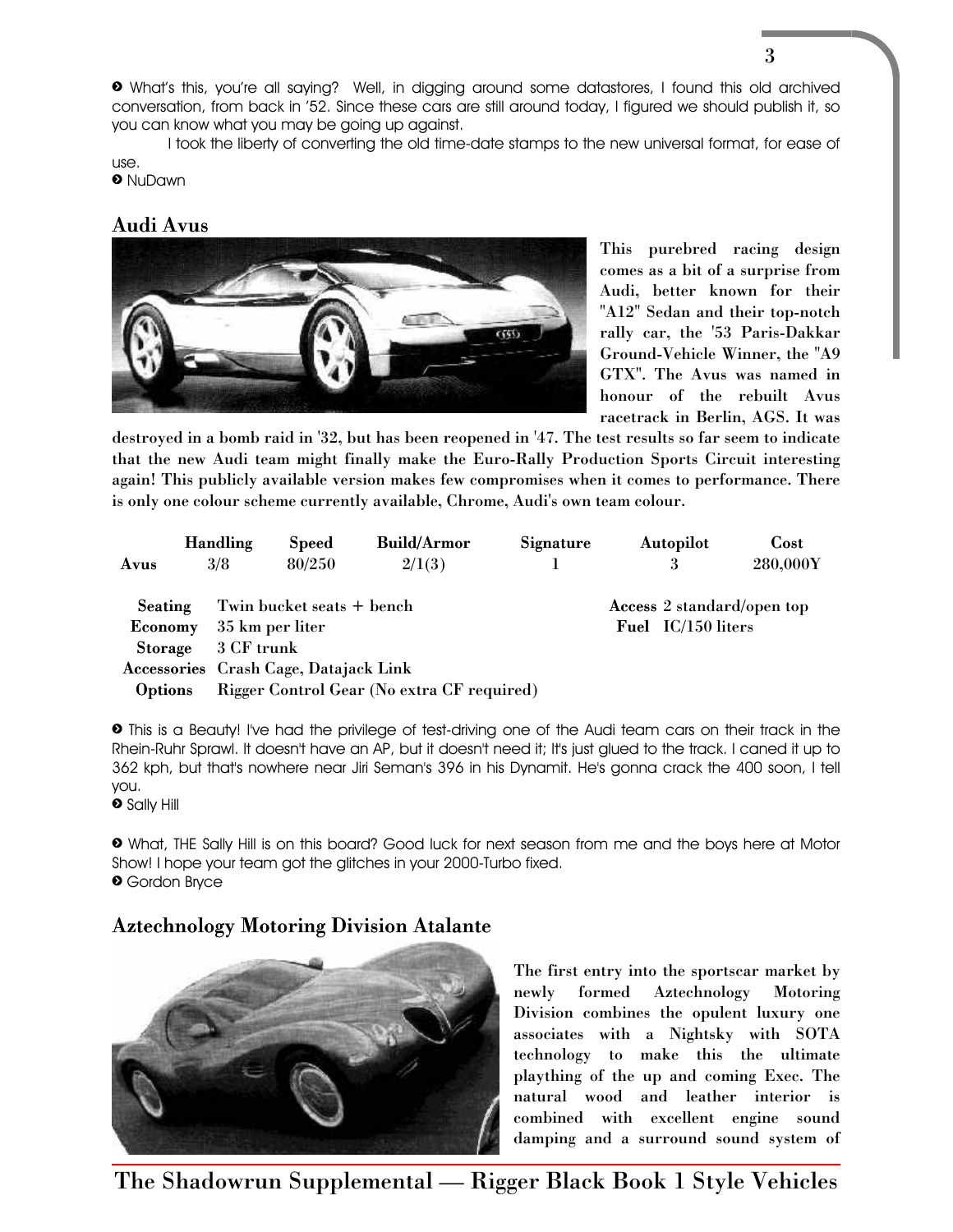highest quality standards. On the technological side modern controls and an excessively powerful engine provide the kind of pulling power lesser men can only dream about.

| Atalante                                    | <b>Handling</b>                                     | Speed  | <b>Build/Armor</b> | Signature      | <b>Autopilot</b>                    | Cost     |
|---------------------------------------------|-----------------------------------------------------|--------|--------------------|----------------|-------------------------------------|----------|
|                                             | 4/8                                                 | 65/200 | 2/0                | 3              | 3                                   | 400,000Y |
| <b>Seating</b><br>Economy<br><b>Storage</b> | Single bucket seat<br>15 km per liter<br>6 CF trunk |        |                    | Access<br>Fuel | <b>Full Canopy</b><br>IC/250 liters |          |

Accessories APPS(TM), Anti-Theft System IV, EnviroSeal(TM), Integrated Controls Options Crash Cage, Datajack Link

» This baby is currently on introductory offer for half list price at most licensed dealers, but the offer ends 12-31-54. Of course, you need a SIN and clean money to buy it there... » Road Warrior

»Nice car, a bit specialised, overpriced and not even in the same class as the Dynamit, but a nice car. **OC4 on Wheels** 



#### Mitsubishi Citycab

This little one-seater is an automated passenger transportation sytem designed to operate autonomously within city/corporate limits. Despite its small size, many city councils and in particular corporate facilities have taken to using this extraordinary vehicle. It has proven very satisfactory in controlled environments, but vandalism and terrorist abuse have forced Mitsubishi to upgrade the system with extensive security. The Citycabs we see and laugh

at on the streets of Seattle are actually quite tough little critters. Their highly advanced Expert-pilot, armor, chemsniffers and passive response systems are standard in all of them.

|         | <b>Handling</b>                   | <b>Speed</b> | <b>Body/Armor</b> | Signature                               | <b>Autopilot</b> | Cost    |
|---------|-----------------------------------|--------------|-------------------|-----------------------------------------|------------------|---------|
| Citycab | 3/10                              | 30/90        | 1/1(3)            |                                         |                  | 75,000Y |
|         | <b>Seating</b> Single bucket seat |              |                   | <b>Single Standard</b><br><b>Access</b> |                  |         |
|         | <b>Economy</b> 3 PF per km        |              |                   | $ImpElec/150$ PF<br>Power               |                  |         |
|         | Storage 1 CF underseat            |              |                   | Enhanced(2)<br><b>Sensors</b>           |                  |         |

Accessories APPS(TM), Anti-Theft System VIII, EnviroSeal(TM), GridLink Power(TM) Options External Luggage Space (roof rack), Roll bars

All Citycabs are equipped with a highly advanced quasi-AI autopilot that is able to make not only route-, but defense-decisions as well. All citycabs are equipped with internal chemsniffers and both internal and external gas- dispensers. There are no manual or cybernetic controls provided, touchscreen or voicecontrol establish destination, after that the Autopilot takes over.

»These critters have saved my life at least once. Their armor and ability to react intelligently to threatsituations makes them invaluable safe havens. If you get into one of these no un-motorised pursuit is gonna get ya. Just make sure you have no explosives on you, and that includes ammo, or the chemsniffers are gonna pick up on ya, in flows the stun gas and you wake up at your local Lone Star Demolotions Department with a couple of cops asking you very intriguing questions. **OScorcher** 

The Shadowrun Supplemental — Rigger Black Book 1 Style Vehicles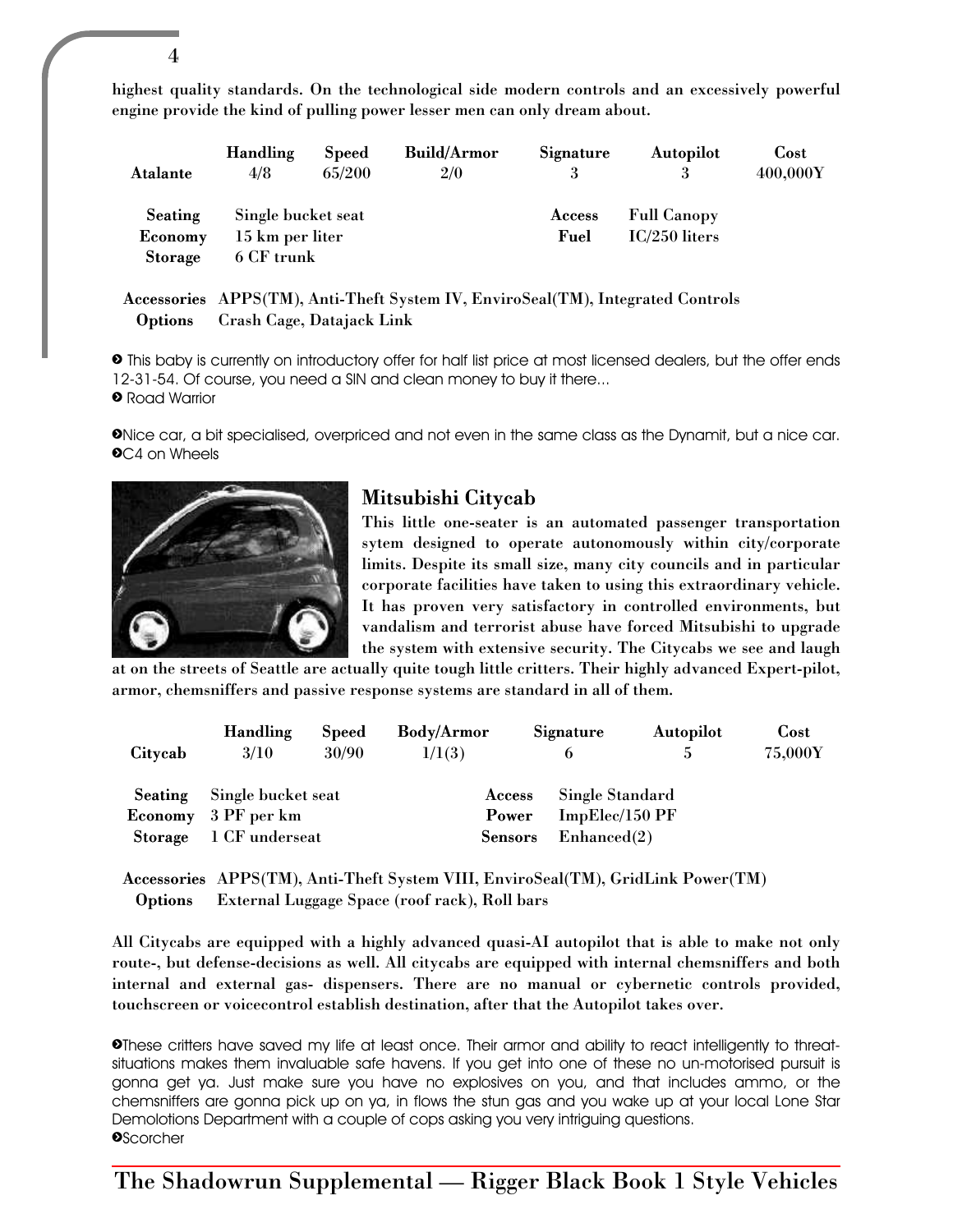»Never make the mistake of underestimating these in a corporate environment! The gas dispensers have a large reservoir and they can carry ANY gas. They also tend to have password activation if passive alert is triggered in the complex, and if you don't know the password , they gas you. But even if you manage to get out of them they follow you around spewing gas and honking. They look so cute, but in the thick they can be a real pain. »B'n'E Failure

#### **Chrysler-Nissan Camaro**



This is the only competition to the Honda-GM 3220 ZX in the low-budget sportscar market. Its smooth design and solid construction have ensured this car good sales ever since its introduction. Like with the 3220 ZX, there is a Turbo option available.

|                                                          | <b>Handling</b> | <b>Speed</b>                             |              | <b>Build/Armor</b> |                | Signature      | <b>Autopilot</b>         | Cost    |
|----------------------------------------------------------|-----------------|------------------------------------------|--------------|--------------------|----------------|----------------|--------------------------|---------|
| Camaro                                                   | 4/8             | 45/130                                   |              | 3/0                |                | $\overline{2}$ | 1                        | 35,000Y |
| Seating<br>Economy 40 km per liter<br>Storage 5 CF trunk |                 | Twin bucket seats + bench                |              |                    | Access<br>Fuel | IC/40 liters   | $2$ standard + hatchback |         |
|                                                          |                 | <b>Handling</b>                          | <b>Speed</b> | <b>Build/Armor</b> |                | Signature      | <b>Autopilot</b>         | Cost    |
| Camaro Turbo                                             |                 | 4/8                                      | 55/160       | 3/0                |                |                |                          | 45,000Y |
|                                                          |                 | <b>Seating</b> Twin bucket seats + bench |              |                    | Access         |                | $2$ standard + hatchback |         |
| Economy 30 km per liter                                  |                 |                                          |              |                    | Fuel           | IC/50 liters   |                          |         |
| Storage 4 CF trunk                                       |                 |                                          |              |                    |                |                |                          |         |

»The Camaro is too big for a sportscar. It feels more like a sedan, which it basically is. It's got an excellent motor, but fuel cosumption is just too high. The Turbo version is particularly unwieldy because of the minimal autopilot. »Road Warrior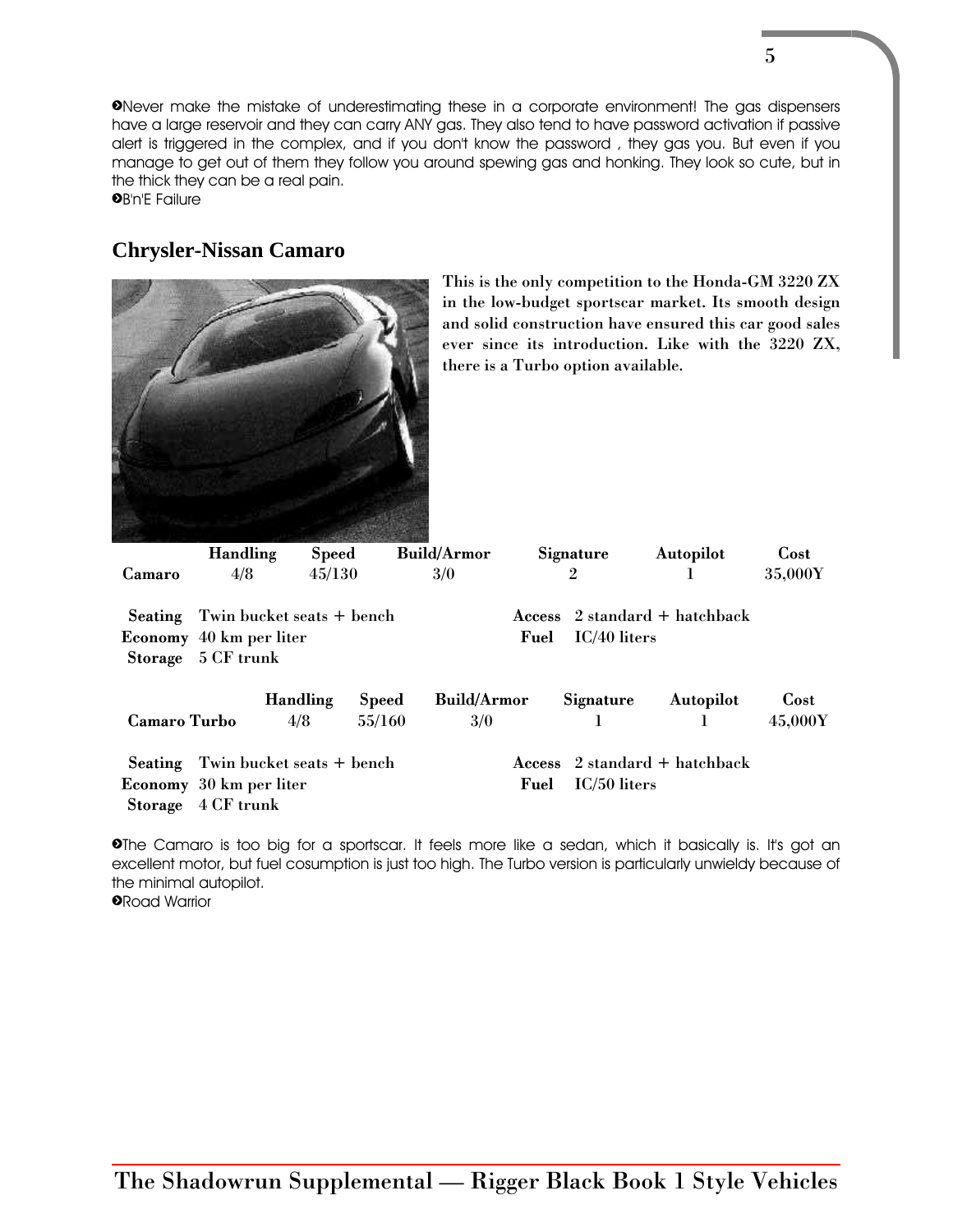

Pontiac is one of the few remaining truly American carmanufacturers. The StratoCruiser is a sedan aimed at the medium to upper medium strata of today's society. It was built to provide comfort and shows the same grace on the road as the luxury cars produced by Pontiac's competitors

while still showing the sporty image of Pontiac's legendary Griffin.

| <b>StratoCruiser</b> | <b>Handling</b><br>3/8               | Speed<br>50/150 | <b>Body/Armor</b><br>2/0 | Signature<br>-3 |                          | <b>Autopilot</b><br>$\overline{2}$ | Cost<br>30,000Y |
|----------------------|--------------------------------------|-----------------|--------------------------|-----------------|--------------------------|------------------------------------|-----------------|
| <b>Seating</b>       | Twin front bucket seats + rear bench |                 |                          |                 | Access 2 standard        |                                    |                 |
| Economy              | 25 km per liter                      |                 |                          |                 | <b>Fuel</b> IC/60 liters |                                    |                 |
| Storage              | 4 CF trunk                           |                 |                          |                 |                          |                                    |                 |
| Accessories          | APPS(TM)                             |                 |                          |                 |                          |                                    |                 |

Olt's probably the fastest sedan around, but it keeps with the old tradition of fuel-guzzling! It's got the worst economy in it's class. If you can live with that it's a smooth ride, and given you find someone to rig it up for silent running it's quiet as a whisper. »Wraith

»One problem is there's not too many of them around. If you get spotted in one it's easy as drek to keep a track on you. *OBluesSister* 

#### **Chrysler Nissan Cirrus**

6



The Cirrus is the flagship of the Chrysler-Nissan medium price range products. A family car with huge storage space and full sized bucket seats. The back seats are designed to comfortably hold two adults or three children. The Cirrus is

available as a four door sedan or five door hatchback.

|                                         | <b>Handling</b> | <b>Speed</b> | <b>Body/Armor</b>                   | Signature                           | <b>Autopilot</b> | Cost       |  |  |
|-----------------------------------------|-----------------|--------------|-------------------------------------|-------------------------------------|------------------|------------|--|--|
| <b>Cirrus</b>                           | 3/8             | 35/105       | 3/0                                 | 3                                   | $\overline{2}$   | $30,000$ Y |  |  |
| <b>Seating</b>                          |                 |              | Twin front $+2/3$ back bucket seats | Access $4$ standard $(+$ hatchback) |                  |            |  |  |
| Economy                                 | 50 km per liter |              |                                     | Fuel IC/75 liters                   |                  |            |  |  |
| Storage                                 | 8 CF trunk      |              |                                     |                                     |                  |            |  |  |
| Accessories APPS(TM)                    |                 |              |                                     |                                     |                  |            |  |  |
| Hatchback version (10 CF trunk) 32,500Y |                 |              |                                     |                                     |                  |            |  |  |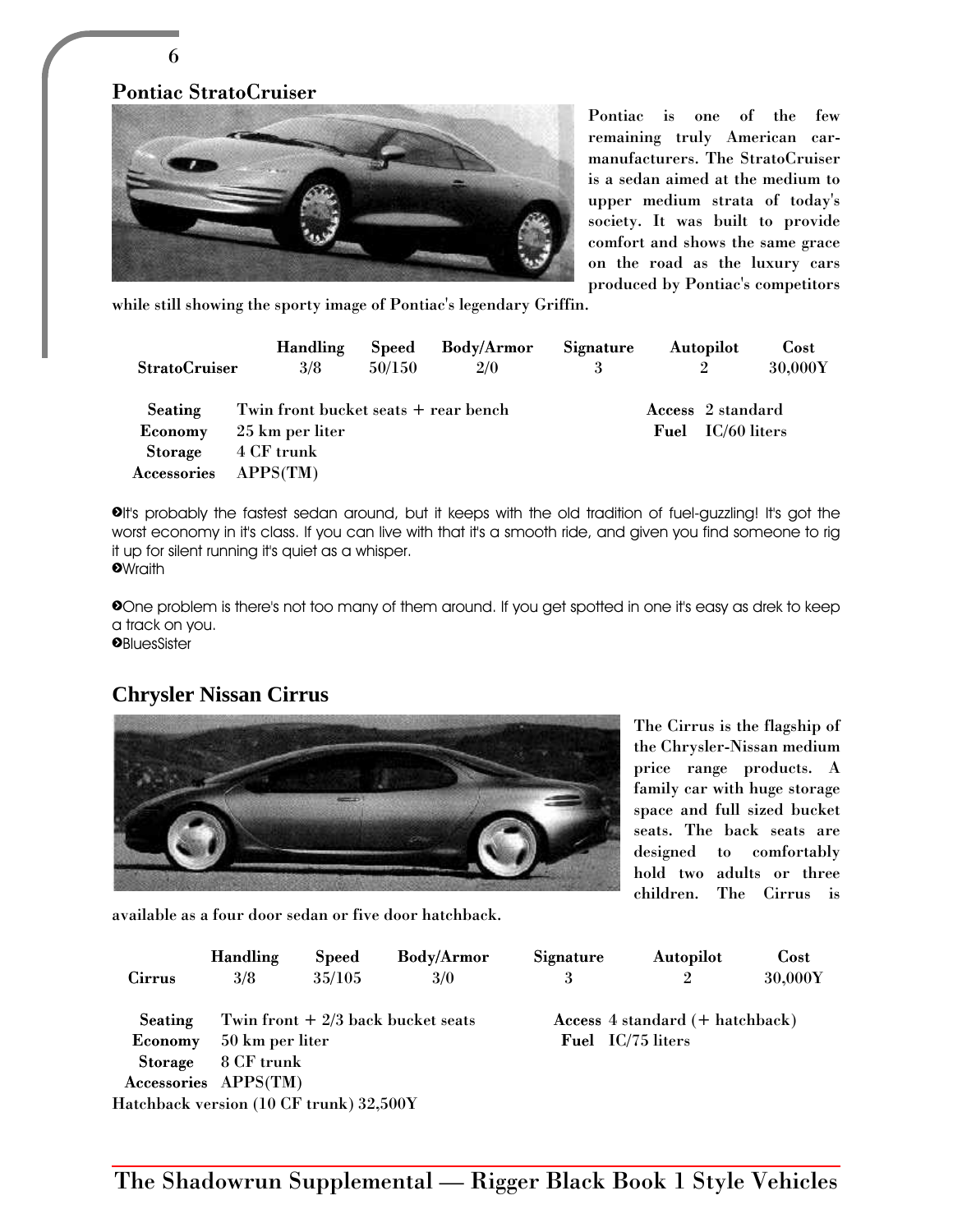»The Cirrus is quite spacy, we've used it on runs on occasion. It blends in with the traffic but can still hold two orks or a troll in the back seat plus a *lot* of ordnance in the trunk. »Tuskany

»It's also heavy enough to hold a considerable amount of armor without showing it, and with an upgraded motor we've even managed to outrun Patrol-Ones, although barely. *OBluesSister* 

## **EMC Eurocar**



The Eurocar is probably named after the Americar, but it definitely failed to fill the same role in Europe. Despite good craftsmanship and pleasant design this car never quite got the status that the Americar has here. It has been available as an import for some time and has found a steady customer base, but it still is a somewhat uncommon car. It is available as a 2 door sedan and 3-door hatchback in Multifuel

7

and IC configurations.

| <b>Eurocar Multifuel</b> |                                                  |              |                   |                |                      |         |
|--------------------------|--------------------------------------------------|--------------|-------------------|----------------|----------------------|---------|
|                          | <b>Handling</b>                                  | <b>Speed</b> | <b>Body/Armor</b> | Signature      | <b>Autopilot</b>     | Cost    |
| Eurocar                  | 4/8                                              | 35/105       | 2/0               | 3              | $\overline{2}$       | 25,000Y |
|                          | <b>Seating</b> Twin front/rear bucket seats      |              |                   | <b>Access</b>  | 2 standard           |         |
|                          | Economy 60 km per liter                          |              |                   | Fuel           | MultiFuel/25 liters  |         |
|                          | Storage 4 CF trunk                               |              |                   |                |                      |         |
|                          | Hatchback has 2 standard + hatchback $(27,500Y)$ |              |                   |                |                      |         |
| Eurocar IC               |                                                  |              |                   |                |                      |         |
|                          | <b>Handling</b>                                  | <b>Speed</b> | <b>Body/Armor</b> | Signature      | <b>Autopilot</b>     | Cost    |
| <b>Eurocar</b>           | 4/8                                              | 40/120       | 2/0               | $\overline{2}$ | $\overline{2}$       | 27,500Y |
| Seating                  | Twin front/rear bucket seats                     |              |                   |                | 2 standard<br>Access |         |
| Economy                  | 40 km per liter                                  |              |                   |                | Fuel<br>IC/30 liters |         |
| <b>Storage</b>           | 4 CF trunk                                       |              |                   |                |                      |         |
|                          | Hatchback has 2 standard + hatchback $(30,000Y)$ |              |                   |                |                      |         |

»What? They've got that wrong, mates. Over here you can't set foot outside the door without being run over by one of these buggers. **O**Grumpy Roger

»That's 'cause you live in Britain. The rest of Europe shuns it like the plague, don't ask me why. Back Down Under there's quite a few of the off-road conversions of these and they are well liked, cause they're reliable and easily serviced. **•Man at Work** 

**OSame goes for up here in Quebec. It seems the old Commonwealth likes this car a lot.** <grin> *OTrousseau*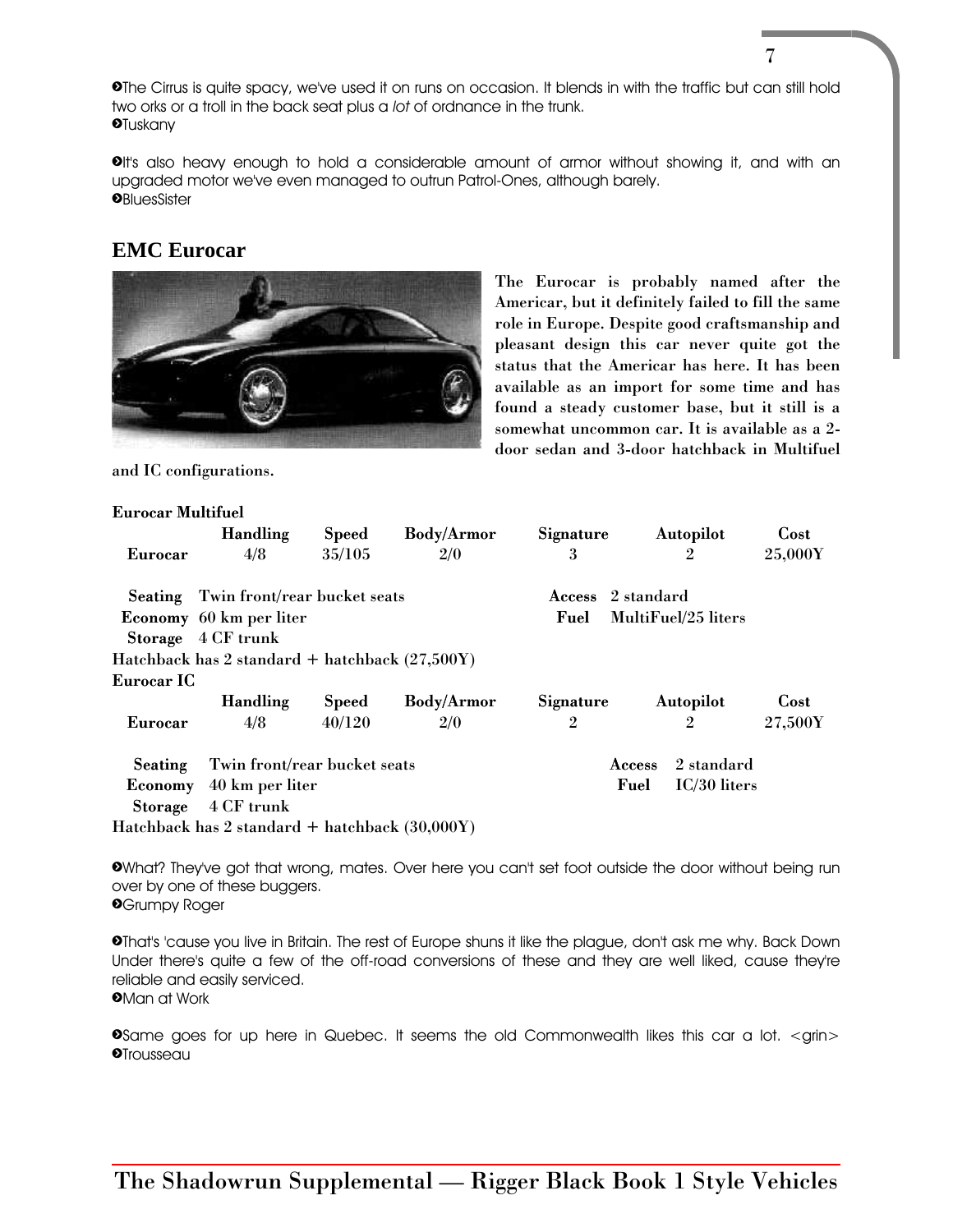

#### **Rover Ascot**

Finally Rover has put its experimental off-roader onto the open market! Under the name Ascot they have aimed it at the upper strata of society and the hunting community in general. The combination of excellent off-road performance, amphibious capabilities (even including an optional underwater package) and being the only civilian car with gunports as standards makes it

the first dedicated hunting car of the world. It has a GPS system as standard and ports for radiocommunication gear are integrated into the dashboard. It has also been offered to various security and police forces in Great Britain and Europe.

|                    | <b>Handling</b>                         | Speed    | <b>Build/Armor</b> | Signature                   | <b>Autopilot</b> | Cost    |
|--------------------|-----------------------------------------|----------|--------------------|-----------------------------|------------------|---------|
| Ascot              | 3/2                                     | $30/90*$ | 2/2(6)             |                             |                  | 50,000Y |
|                    | <b>Seating Twin bucket seat</b>         |          |                    | Access 2 standard/open top  |                  |         |
| Economy2 PF per km |                                         |          |                    | <b>Power ImpElec/300 PF</b> |                  |         |
|                    | Storage 1 $CF$ underseat $+ 2 CF$ trunk |          |                    |                             |                  |         |

Accessori Amphibious Operation Package I, Boat Hull Modification, EnviroSeal(TM) (water), es Tracker(TM) Suspension

Options Underwater Package: EnviroSeal(TM) (engine) and AOP II (8,000Y)

\* Off-Road Speed: 40/120 ; Waterspeed with AOP I: 5/15, AOP II: 10/30

» The development of this kind of car became necessary after the Dartmoor incident '49. Couple'a dozen nobles got massacred by grenades and nerve gas during a hunt. Green Cell considers the action to be one of their most succesful.

» Hobnobber

» The radical new suspension system and design make this car the most easily controlled car in off-road conditions. I've test driven one of these at the IAA motorshow in Dusseldorf. These critters can outmaneuver or outrun *anything* on the market today with the possible exception of the Thundercloud Pinto. You can bet I'm laundering my money right now to get one. » Jagdpanther

» Copy that. These critters are *amazing*! I've been on a run with Jagdpanther when he tried out his new Ascot. He dodged a volley of smart missiles from an attack helicopter! The things this car can do are unholy. And he escaped the helos by diving in a river. Splash, gone was his signature; heat, sound, movement, all masked by the water, and he just turned upstream when the helo started looking downstream, not expecting him to be able to. Great car, great driver! » Irrlicht

» Gee, thanks for the flowers!

» Jagdpanther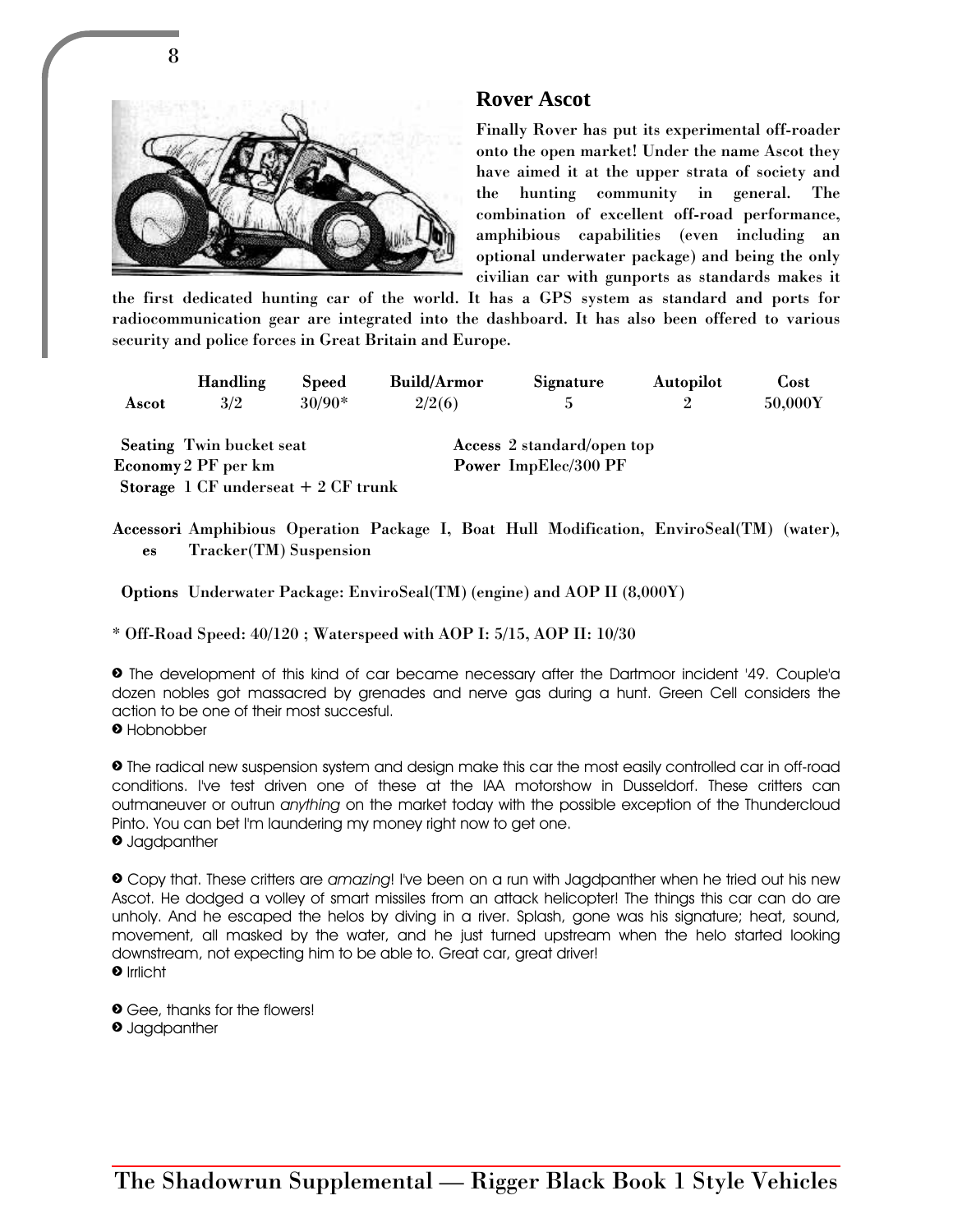

#### Aztechnology Motoring Division Salsa

This small Runabout rip-off takes the familiar design and transforms it into a car of extreme versatility. The car has a modular chassis that allows conversion from four-seater to pickup to hardtop to transport in a matter of minutes. Take the kids to school in the morning, the bikes on weekends, your wife for a sporty cruise and a washing mashine and more in the transport

configuration. This car has it all, with Elec and MultiFuel motors.

| Salsa Elec         |                 |                             |                                                              |             |           |      |                            |         |
|--------------------|-----------------|-----------------------------|--------------------------------------------------------------|-------------|-----------|------|----------------------------|---------|
|                    | <b>Handling</b> | Speed                       | <b>Body/Armor</b>                                            |             | Signature |      | <b>Autopilot</b>           | Cost    |
| Salsa              | 4/8             | 25/75                       | 1/0                                                          |             | 5         |      | 1                          | 10,000Y |
| <b>Seating</b>     |                 | Twin bucket seat + bench    |                                                              |             |           |      | Access 2 standard/open top |         |
| Economy            | 2 PF per km     |                             |                                                              |             |           |      | Power Elec/150 PF          |         |
| <b>Storage</b>     |                 | 2 CF trunk + 1 CF underseat |                                                              |             |           |      |                            |         |
| Accessories        |                 |                             | The Salsa comes with hardtop-module                          |             |           |      |                            |         |
| Options            |                 |                             | Flatback/Pickup module 15CF (500Y) Handling +1/1 when loaded |             |           |      |                            |         |
|                    |                 |                             | Transport module 10CF (750Y) Handling + 1/1 when loaded      |             |           |      |                            |         |
| Salsa Multi        |                 |                             |                                                              |             |           |      |                            |         |
|                    | <b>Handling</b> | <b>Speed</b>                | <b>Body/Armor</b>                                            |             | Signature |      | <b>Autopilot</b>           | Cost    |
| Salsa              | 4/8             | 30/90                       | 1/0                                                          |             | 3         |      | 1                          | 12,500Y |
| <b>Seating</b>     |                 | Twin bucket seat + bench    |                                                              |             |           |      | Access 2 standard          |         |
| Economy            |                 | 75 km per liter             |                                                              |             |           | Fuel | Multi/15 liters            |         |
| <b>Storage</b>     |                 |                             | 1 CF trunk + 1 CF underseat                                  |             |           |      |                            |         |
| <b>Accessories</b> |                 |                             | The Salsa comes with hardtop-module                          |             |           |      |                            |         |
| Options            |                 | Flatback/Pickup             | module                                                       | <b>15CF</b> | (500Y)    |      |                            |         |
|                    |                 | Handling $+1/1$ when loaded |                                                              |             |           |      |                            |         |
|                    | Transport       |                             | module                                                       | <b>10CF</b> | (750Y)    |      |                            |         |
|                    |                 | Handling $+1/1$ when loaded |                                                              |             |           |      |                            |         |

»Yup, this is a rip-off, but it's a good one. This car is actually quite a bit better than the Runabout and the mainstay of the new Aztechnology Motoring Division. So far it's only popular down in Aztlan, CalFree and the Tir. The Confederate guvmint doesn't encourage sales of Azzie goodies, as we all know, but down Florida way there's a lot of Salsa's coming in from the Carib League. **•MarketThing**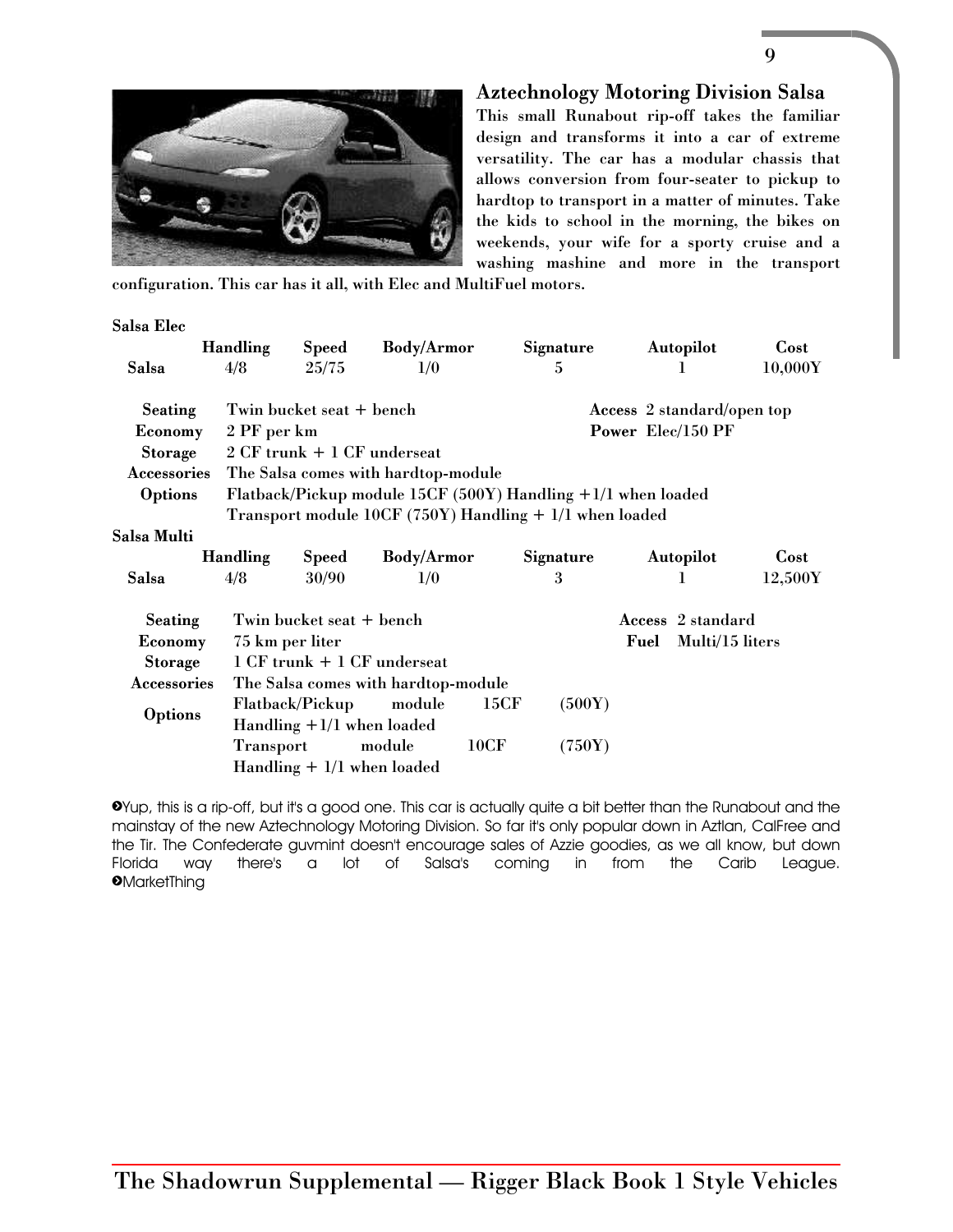

» Ideal all-terrain bike? Hardly. It's a street design, but heavier and less economic than any of its competitors. They just needed something to make this less drekky than it is, so they improved off-road capability somewhat, but it's just not designed for serious off-road riding. As soon as the going gets tough, expect to go nowhere with this one. » Runs-With-Fire

» It's not that bad, but he's right, it's not at home off the streets. It does have the advantage that you can take a passenger though. » Ancient Wisdom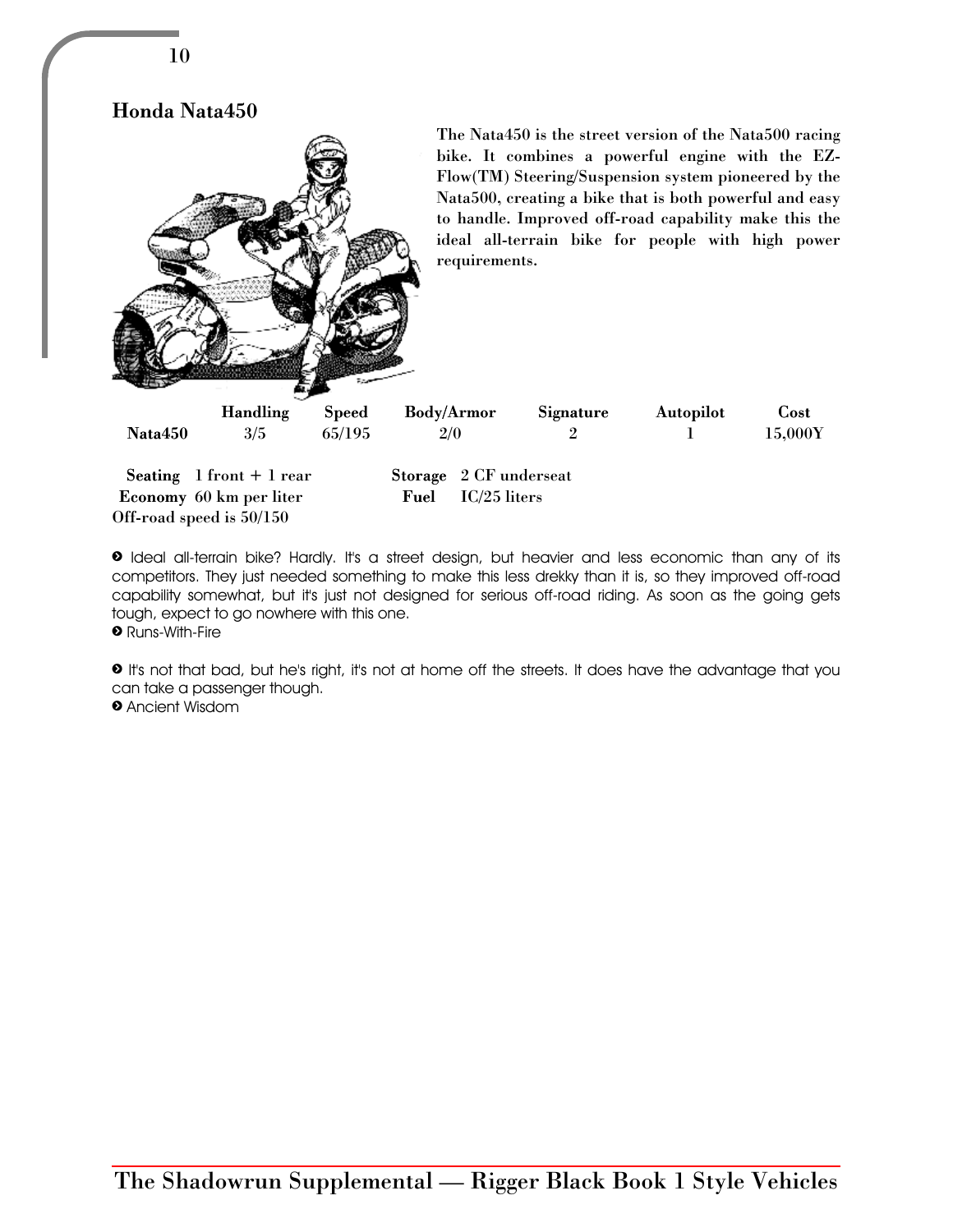#### Messerschmitt-Kawasaki Kabinenroller 2050



The Kabinenroller (Cabinscooter) 2050 is a development from a design that was introduced in the 1950s by Messerschmitt. This design however is a two-wheeler with advanced technology. Some of its more intriguing features are the stabilisers that automatically extend when the scooter stops and the exclusive joystick controls. The scooter has no gears and both accelerates and brakes by using the joystick. The enclosed drivers seat is ideal for trips in rainy or cold environments since it provides protection from acid rain and

a heating system as standard. For southern locations M-K offer both an airconditioning system and SunCell(TM) upgrades.

|                     |                                       |     |       | Handling Speed Build/Armor | Signature   |                    | <b>Autopilot</b> | Cost      |
|---------------------|---------------------------------------|-----|-------|----------------------------|-------------|--------------------|------------------|-----------|
|                     | Kabinenroller 2050                    | 4/6 | 20/60 | 1/0                        |             |                    |                  | $9,000$ Y |
|                     | <b>Seating</b> Single bucket seat     |     |       | <b>Access</b>              |             | <b>Full Canopy</b> |                  |           |
| Economy 2 PF per km |                                       |     |       | Power                      |             | 250 PF             |                  |           |
|                     | Storage 1 CF underseat                |     |       |                            | Accessories |                    | Gridlink(TM)     |           |
|                     | Options SunCell(TM), air-conditioning |     |       |                            |             |                    |                  |           |

»This one needs getting used to. It's a bike, but you drive it more like you'd fly a plane. You can tell M-K is mainly an aircraft/helicopter designer. Once you've gotten used to it and stop panicking every time you stop because you can't put your foot down to stabilise the bike, it's a smooth ride. Espescially here in Seattle where your bike-synthleathers are burnt through by the acid rain every couple of months. **OSeattlite** 

»Don't kid yourself, this piece of drek is too slow to outrun someone *running* after you! Of course if someone's looking for you but doesn't know where you are, in this one is the last place she'll be looking. **<sup>O</sup>**VectorMatrix

#### **Hyundai Cityroller**



The Cityroller enters the market as a competitor to both the Dodge Scoot and Entertainment Systems Papoose. It combines the best aspects of both scooters and puts little strain on the budget, even in bulk orders. It has automatic stabilizers that allow for a ride in a very relaxed position. Ideal for the manager that needs to arrive relaxed at the next meeting. The Cityroller comes in a multitude of color schemes and can be customized to the buyers specifications.

|                   | <b>Handling</b>       | <b>Speed</b> | <b>Body/Armor</b>  | Signature     | <b>Autopilot</b> | Cost   |
|-------------------|-----------------------|--------------|--------------------|---------------|------------------|--------|
| <b>Cityroller</b> | 3/6                   | $25/75*$     | 1/0                | 5             |                  | 5,000Y |
| Seating           |                       |              | <b>Accessories</b> | Gridlink(TM)  |                  |        |
|                   | Economy 1.5 PF per km |              | Power              | $Elec/200$ PF |                  |        |
| Storage           | 1 CF underseat        |              |                    |               |                  |        |

\* Pedal Speed 7/21 The Cityroller can be folded and stored in a 3 CF trunk.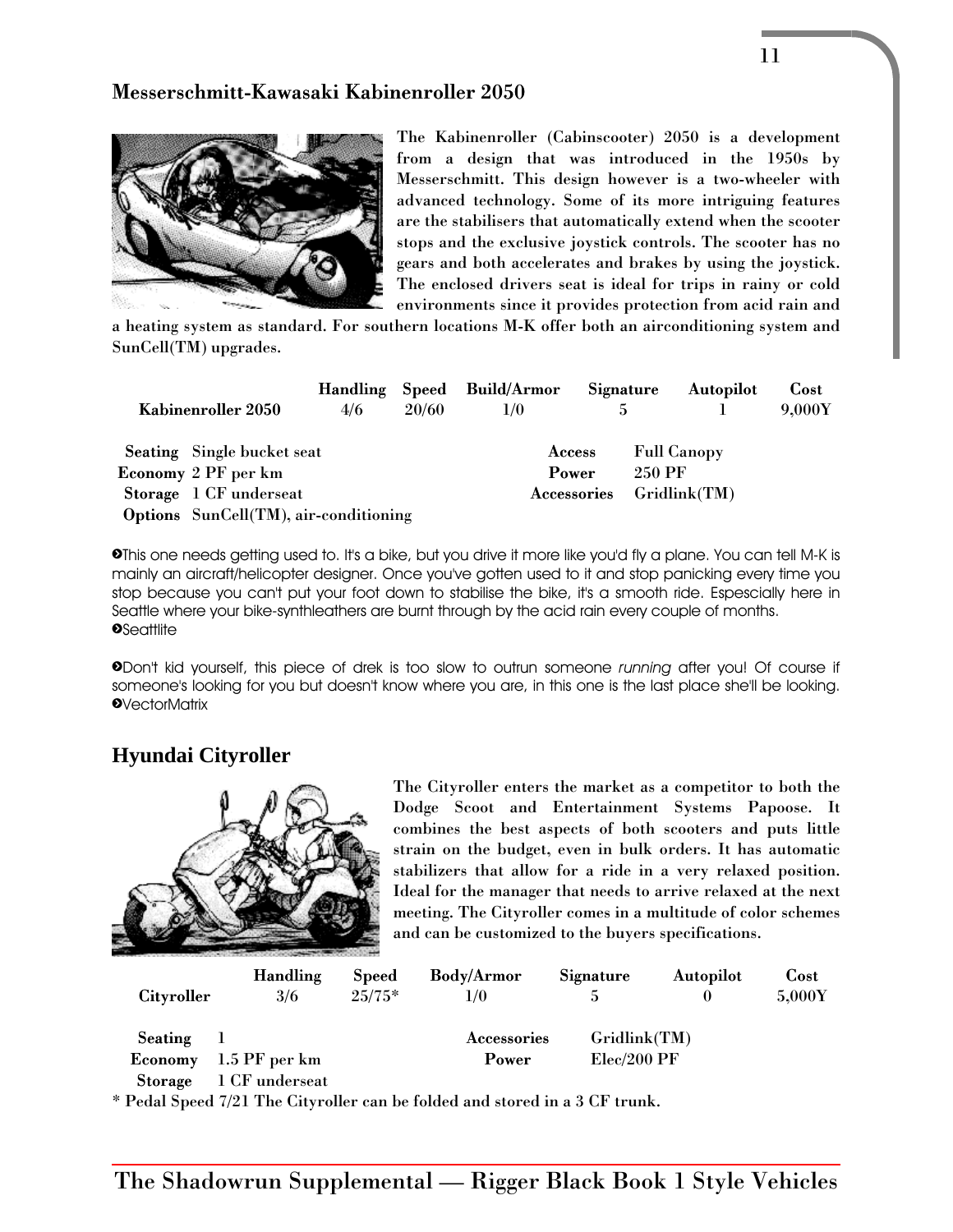»This *thing* is good fer nuthin. I've used a Papoose fer a gettaway before, but only 'cause I could keep it in de trunk of ma car. »Los Annoyios

»Read the intro again: "Can be customised to the buyers sepifications." In corpspeak that means weapon bays optional. **O**GenderBender

**• An armed scooter?** Get a life! **OSan Fragile** 

## **Honda Vector Series**

12



The Vector series is probably one of the grand success stories of the motoring industry. The original VRH design proved to be such a success in the racing circuit that soon demand for a street version began to rise. The basic IC model was the result. In the 6 months since its introduction the VIC model sold more than 500.000 units worldwide. It's beautiful design and excellent performance have led to a nomination in *Bikes'R'Us* "Classic Hogs" listing only months after its first appearance. Already there are modified versions for police forces and

DocWagon(TM) Fast Response Support. The probably most notorious version is the VS Sports edition after the Seattle Screamers' Outrider had his VS hi-jacked in the Urban Brawl Finals Incident.

#### Vector VRH (Racing, Hydrogen Engine)

| <b>Vector VRH</b> | Handling<br>2/10                               | Speed<br>100/300 | <b>Build/Armor</b><br>2/0                                                 | Signature | <b>Autopilot</b><br>4 | Cost<br>80,000Y |
|-------------------|------------------------------------------------|------------------|---------------------------------------------------------------------------|-----------|-----------------------|-----------------|
| Seating           |                                                |                  | Storage none                                                              |           |                       |                 |
|                   | <b>Economy</b> 25 km per liter                 |                  | <b>Fuel</b> Pressurised Hydrogen <sup>*</sup> /10 liter exchangeable tank |           |                       |                 |
|                   | Accessories Datajack Link, Rigger Control Gear |                  |                                                                           |           |                       |                 |

Options Racing Sidecar (12,000Y)

\* Pressurised Hydrogen: 500Y per tank, availability 8/48hrs, weight 20kg per tank.

| Vector VIC (IC basic model) |                 |                 |                    |                |                  |         |
|-----------------------------|-----------------|-----------------|--------------------|----------------|------------------|---------|
|                             | <b>Handling</b> | <b>Speed</b>    | <b>Build/Armor</b> | Signature      | <b>Autopilot</b> | Cost    |
| <b>Vector VIC</b>           | 3/8             | 70/210          | 2/0                | $\overline{2}$ |                  | 20,000Y |
| <b>Seating</b>              |                 |                 |                    | <b>Storage</b> | 1 CF underseat   |         |
| Economy                     |                 | 75 km per liter |                    | Fuel           | IC/20 liters     |         |
| <b>Accessories</b>          |                 | Datajack Link   |                    |                |                  |         |

Options Rigger Control Gear (no CF required), Sidecar (2000Y)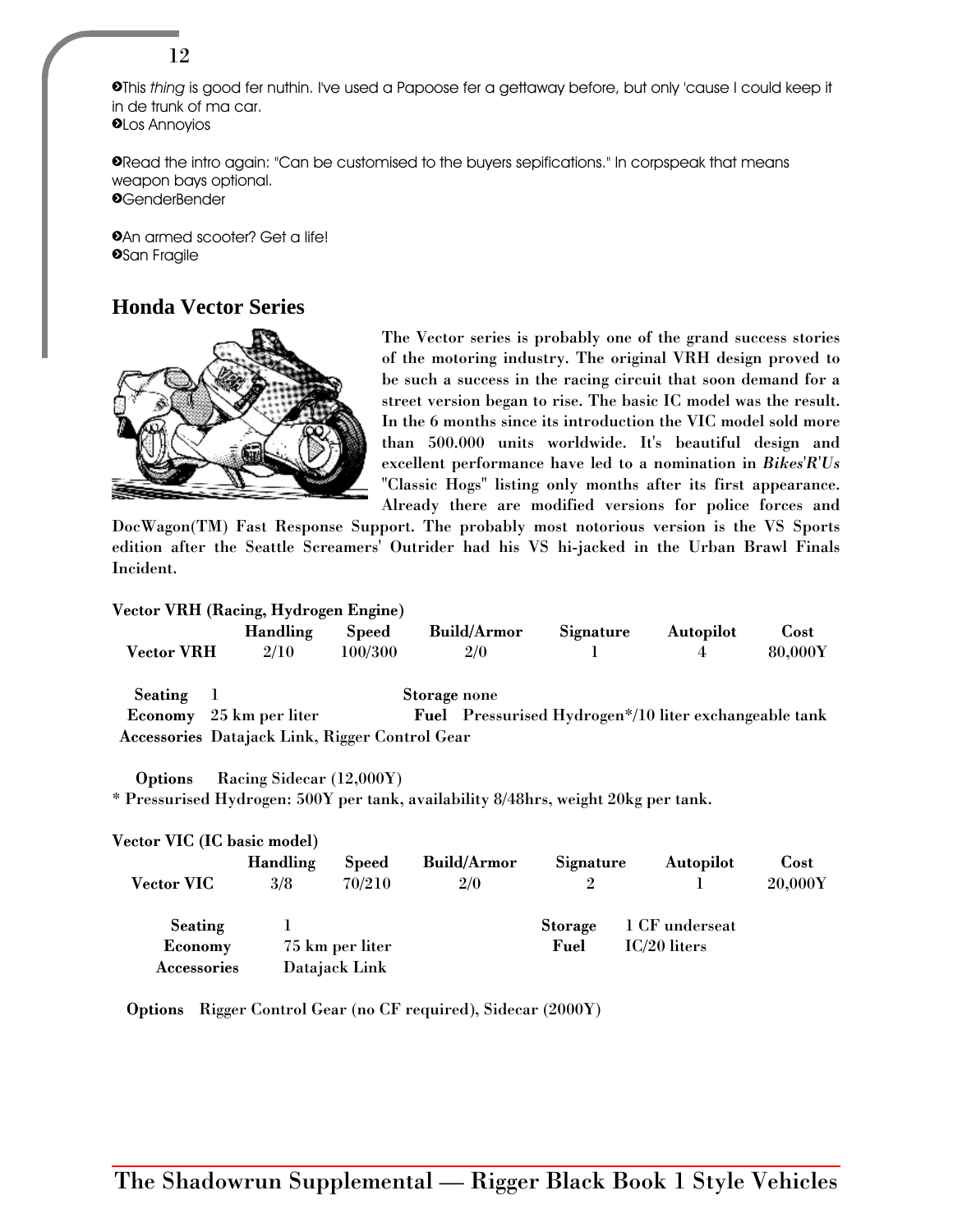Vector VPR "Viper" (Police/Rescue Support)



Economy 60 km per liter Fuel IC/25 liters

Seating 1 Storage 1 CF underseat + 2 CF in sideboxes

AccessoriesDatajack Link

Options Rigger Control Gear (no CF required), Sidecar (B/A 1/1(3), 1 hardpoint, 5000Y), front mounted microturret

All Vipers have one front Hardpoint and one rear Firmpoint.

#### Vector VS (Sports Edition -Combat Biker/Urban Brawl)



|                                                | <b>Handling</b>     | <b>Speed</b> | <b>Build/Armor</b>                   | Signature | <b>Autopilot</b>       | Cost    |
|------------------------------------------------|---------------------|--------------|--------------------------------------|-----------|------------------------|---------|
| <b>Vector VS</b>                               | 3/6                 | 80/240       | 2/2(6)                               |           | 3                      | 25,000Y |
| <b>Seating</b>                                 | $1$ front $+1$ back |              |                                      |           | Storage 2 CF underseat |         |
| Economy                                        | 60 km per liter     |              |                                      |           | IC/25 liters<br>Fuel   |         |
| Accessories                                    | Datajack Link       |              |                                      |           |                        |         |
| Options                                        |                     |              | Rigger Control Gear (no CF required) |           |                        |         |
| All VSs have one front and one rear Firmpoint. |                     |              |                                      |           |                        |         |

»The Vector is a great bike. Excellent performance, stunning design, the only drawback is its thirst. »Ancient Wisdom

»It's got more than that. Some of these have faulty fuel tank insulation. The motor heats the fuel up and you leave a trail of fumes behind you. If one of those bikes crashes expect it to blow skyhigh. Also a chemsniffer can follow the trail, makes for somewhat less than desireable stealth. **O**Icarus

The Shadowrun Supplemental — Rigger Black Book 1 Style Vehicles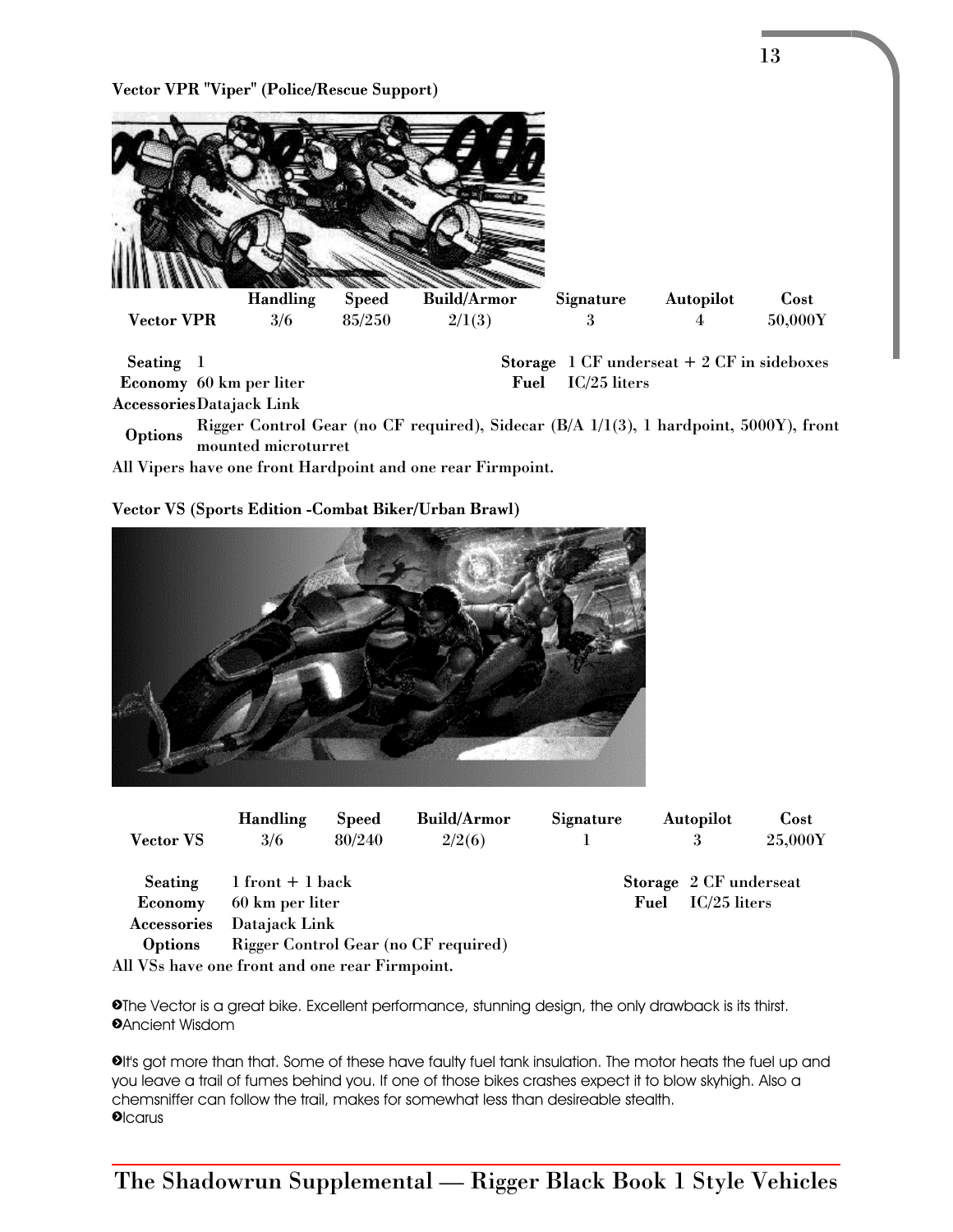»Unfortunately the Sports Edition is sold to licensed franchises only, that is exclusively to Urban Brawl and Combat Biker teams. There are a few in public possession, teams tend to sell their half-totalled VSs off to second parties. A friend of mine snapped one up for less than 10k, but he spent that much again repairing the sucker. Happy New One, by the way. »Golden Horn

»For all those of you out there who think a Vector can take you beyond the reach of the law, we've just gotten a batch of Vipers, and our mechanics are tuning them up right now! On that note, enjoy the new year if you can.

»Sgt. Rollins, Lone Star Seattle

#### Embraer-Dassault Dorocilo



The Dorocilo is one of the most common European helicopter designs. Its versatility results from the many configurations in which it is available, ranging from pure cargo to luxurious commuter. Ease of handling and turbine enhanced speed assure a smooth and fast flight, which is why the French government has recently purchased a small fleet of Dorocilos for VIP transport.

|                 | Handling | ${\bf Speed}$ | 4 Body/Armor | Signature | <b>Autopilot</b> | Cost     |
|-----------------|----------|---------------|--------------|-----------|------------------|----------|
| <b>Dorocilo</b> |          | 150/350       | 5/0          |           | Δ.               | 550,000Y |

Seating Twin bucket seats  $+6$  bench Access  $2$  standard  $+1$  standard  $+1$  double-sized back ramp  $E_{\rm{conomy}}$ 0.4 km per liter Fuel  $\rm{IC}/2,500$  liters

Cargo  $5$  CF Storage  $+$  50 CF cargo  $+$  varies with configuration

- Cargo configuration:  $(500 \text{ CF}) + 25{,}000\text{Y}$
- Commuter configuration:  $4 \times 2$ -aisle-2, 16 CF luggage, no double-sized ramp;  $+50,000Y$
- Luxus Commuter configuration: 6 Single Bucket seats + 2 fold-up benches for aides, 2 mahogany desks, communications/entertainment suite, matrix access, kitchen, bar, 10 CF storage, no double-sized ramp; +250,000Y
- Military transport configuration A: 10 oversized bucket seats, weapon rack, tacticomm link, 30 CF Storage, Body/Armor 5/3(9); +200,000Y
- Military transport configuration B: 4 external drone racks, 300 CF vehicle storage (one Appaloosa sized, up to two car sized or four Steel Lynx sized vehicles), drone rearmament and recharge facility, Body/Armor 6/3(9), Speed -30/-100 if loaded; +500,000Y

»Small fleet for VIP transport, mon dieu! At least two thirds of them are military variants. They tend to fly in groups of four, one Luxury commuter, one troup transporter and two drone-motherships. If anyone gets too close a swarm of drones is launched from those external drone racks. All that money going into security for "Monsieur Le President" and here in the Camargue my people die of starvation and the gov**0.5 MP deleted** »Count Brass

**•Hey! Who's messing with the controls?** -SysOp IV(12:40:10/04-NOV-51)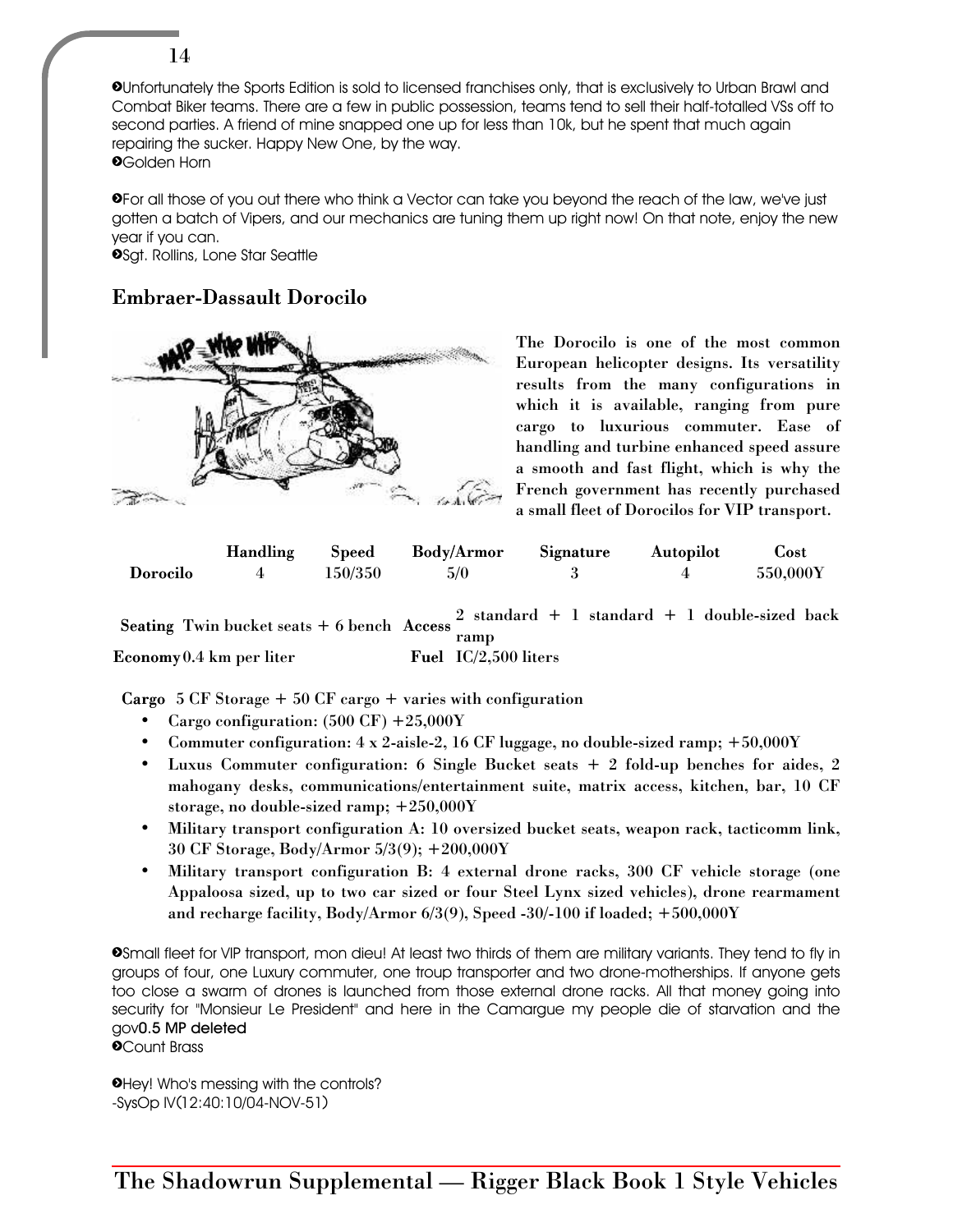15

» That was in the original archived version -- that attack didn't happen on this system

» NuDawn

## **Northrup PRC-51F Mosquito**



This new design which Northrop puts in the same class as the Wasp/Yellowjacket F-models, is actually quite a different working principle. It utilises twin counterrotating main rotors, eliminating the need for a tail or stabiliser. The whole design is extremely compact, about 3 meters in all dimensions. This extremely small design and the advanced Fly-By-Wire system mean this helicopter can go into even the smallest throughfair. In the astounding first presentation of this design at the Oshkosh Air Show earlier this year the Mosquito was flown *inside* a mall and was still able to maneuvre and

even dodge ligth fire. An impressive display, espescially in view of the very sophisticated weapons and targetting systems, developed in close partnership with Integrated Weapons Systems PLC, the developers of the Cerberus Multilauncher.

|       |                                   | <b>Handling</b> | <b>Speed</b> | <b>Build/Armor</b> | Signature                         | <b>Autopilot</b> | Cost     |
|-------|-----------------------------------|-----------------|--------------|--------------------|-----------------------------------|------------------|----------|
|       | <b>PRC-51 Mosquito</b>            | $\overline{2}$  | 60/120       | 1/1(3)             | $5/7*$                            | $\overline{2}$   | 250,000Y |
|       | <b>Seating</b> Single bucket seat |                 |              | <b>Access</b>      | Open top                          |                  |          |
|       | <b>Economy 5 km per liter</b>     |                 |              | Fuel               | IC/60 liters                      |                  |          |
| Cargo | 1 CF storage underseat            |                 |              |                    |                                   |                  |          |
|       |                                   |                 |              | <b>ECM/ECC</b>     |                                   |                  |          |
|       | <b>Sensors</b> Security $I(4)$    |                 |              | M                  | Security $I(1)$ /Security $II(2)$ |                  |          |

\* In autorotation signature increases to 7, Glide ratio 1:3

Additional Features: The disassembled vehicle requires 10 CF of cargo space to store for transport. One micro under-chin turret with a 180 degree firing arc to the front is standard. The Mosquito can carry one IWS "Midgie" multilauncher under each stub wing. The Midgie is a modification of the Ballista system using the same missiles but utilizing sensor-assisted targeting and automated choice of warheads. It also sports the increased ammo capacity of 6 missiles per launcher, any or all of which can be launched simultaneously.

» Ha, this is just a rip-off of the good old Ilyushin "Zobel", the great Russian **1.2 MP deleted** » Anatoly K

» Yes yes, chumski. And beavers the size of bears, hmm?

» Watcher

» My apologies Anatoly. I have been informed that the Mosquito, albeit indirectly, actually *is* a rip-off of the Zobel. The Zobel is a Russian racing helicopter that won the last 2 Paris-Dakkar Aircraft races against competition by both T-birds and Boeing Eagles. A great achievement. Again, I'm sorry, it's become a kind of reflex.

» SysOp IV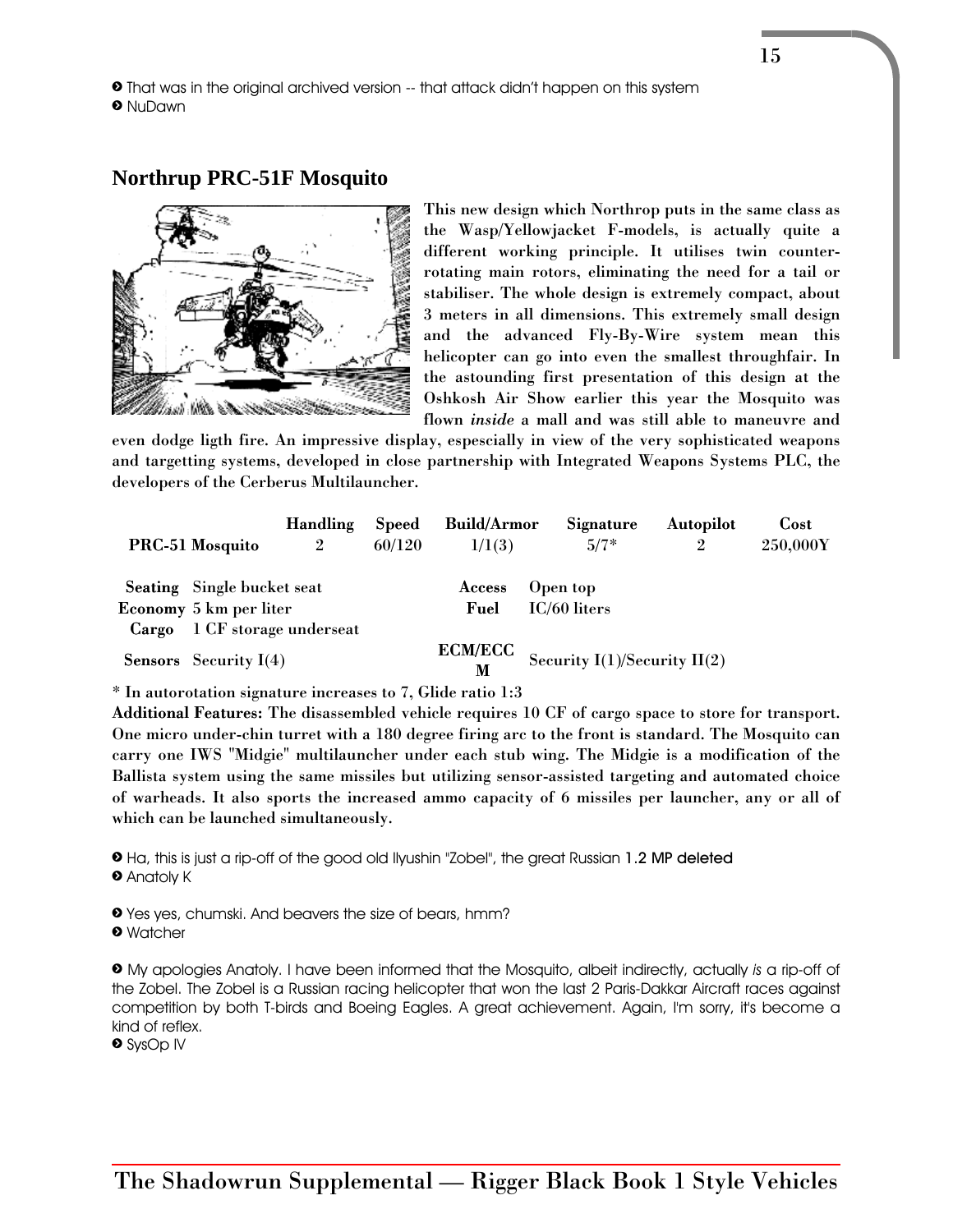#### Ilyushin-Greifswald Argus

The Argus is a cooperative attempt to create a light security helicopter between the Ukrainian Ilyushin and the Pomoryan Greifswald



Corporation. A development from the successful Zobel racing helicopter, the Argus utilizes the same counter-rotating rotor setup as the Zobel and is very similar in design. It is an open cockpit design, but a sealed canopy is optional. This helicopter continues a great East European tradition of counter- rotor designs, the first of which was created by Ilyushin as well.

|                | <b>Handling</b>   | <b>Speed</b>           | <b>Build/Armor</b>                 | Signature | <b>Autopilot</b> | Cost     |
|----------------|-------------------|------------------------|------------------------------------|-----------|------------------|----------|
| Argus          | 3                 | 120/275                | 2/2(6)                             | $4/7*$    |                  | 200,000Y |
| Seating        |                   | Single bucket seat     |                                    | Access    | Open top         |          |
| Economy        | 4 km per liter    |                        |                                    | Fuel      | IC/120 liters    |          |
| Cargo          |                   | 1 CF storage underseat |                                    |           |                  |          |
| <b>Sensors</b> | Security II $(5)$ |                        |                                    |           |                  |          |
|                |                   |                        | $\sim$ $\sim$ $\sim$ $\sim$ $\sim$ |           |                  |          |

\* In autorotation signature increases to 7, Glide ratio 1:2

Additional features: The Argus can be disassembled for transport in 10 min and takes up 12 CF storage space. The Argus has an integrated remote control pop-up microturret. A pintle mount can be attached for the pilot, but other than that no weapons can be mounted on the vehicle. A sealed canopy can be attached which provides the equivalent of an EnviroSeal(TM) (water). This modification allows the Argus to float if necessary.  $(+2,000Y)$ 

» Very similar in design, don't make me yarf. This *is* the Zobel, except that Greifswald have found a nook somewhere to cram a Vindicator into. It shows, too. Performance is great, but any use of the weaponry is gonna get you into serious trouble. Don't try to shoot full-auto, or the recoil is gonna have you tumbling out of the sky, and if you're over the north sea, where most of these seem to whirr around, tumbling down is *not* a good idea.

#### » Larissa

» This is the standard police vehicle in the Duchy of Pomorya. The longears have completely neglected their inland territory, so now it's a wilderness where hard pushed metacritters have taken up residence and smuggling runs rampant. This helo is an attempt to get a modicum of order back into the wild after a whole village was wiped out by a pack of Werewolves that dissapeared into the wild every time the cavalry got near. And I mean cavalry, before these they used horses! » Metadeern

» The Pomoryans all have the sealed canopy now. Last year they had 9 Pilots go berserk under toxic spirit influence. One of them attacked a Swedish coast guard cruiser. Suicidal idea, but it caused quite a bit of international tension. It seems to be one of the most prevalent powers of the North Sea toxics to drive men mad. Strangely enough they tend to leave women alone. I know of one specific case where a female pilot actually survived crashing into the North Sea. **O** KYU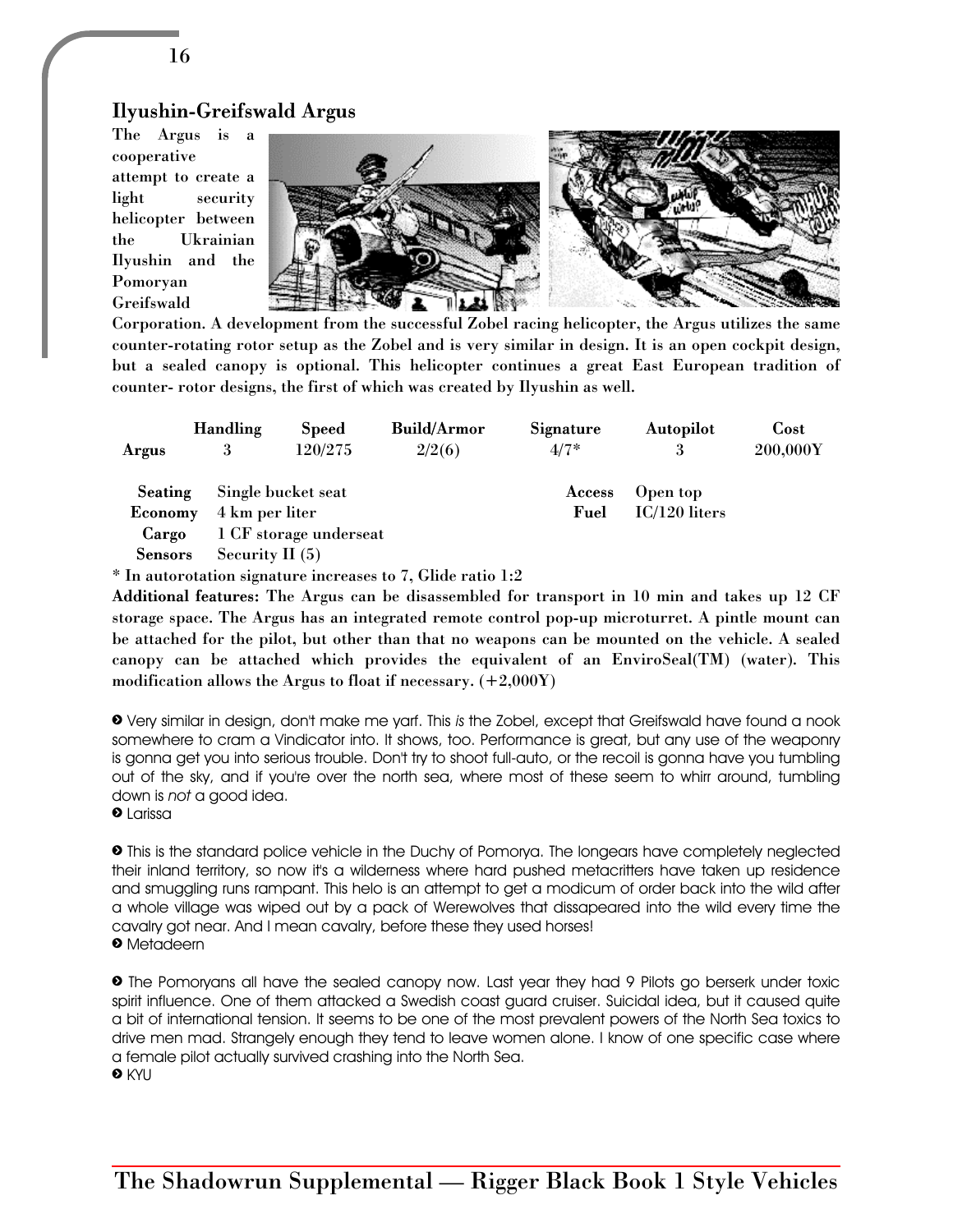#### **Fuchi Tsumukari Heavy Military Transport Helicopter**



The Tsumukari is the first entry into the military vehicle market by Fuchi Aerospace. Commissioned by the Imperial Japanese Army, the Tsumukari narrowly beat Renraku's Tendai to the contract. Although the Tendai is superior in most aspects, the lower production cost of this hi-tech copter won the day. A turbo-jet enhanced two-tail design, this behemoth of a helicopter would probably beat even the Dragon in loading capacity if it wasn't exclusively produced in the armored infantry configuration. The exact specifications have not been made public, but we managed to retrieve the figures of an alpha-test version.

|                           | <b>Handling</b> | <b>Speed</b> | <b>Body/Armor</b> | Signature            | <b>Autopilot</b> | Cost                                                                                                                   |
|---------------------------|-----------------|--------------|-------------------|----------------------|------------------|------------------------------------------------------------------------------------------------------------------------|
| Tsumukari                 |                 | 200/400      | 6/4(12)           |                      |                  | ca. 7.5MY                                                                                                              |
|                           |                 |              |                   |                      |                  | Seating $\frac{3}{3}$ Single bucket seats + 12 Single $\frac{2}{3}$ standard + 2 x 6 standard + double-sized back ramp |
| Economy 0.25 km per liter |                 |              |                   | Fuel IC/6,000 liters |                  |                                                                                                                        |

| Cargo               | $5 CF$ Storage + 400 $CF$ cargo |                        |
|---------------------|---------------------------------|------------------------|
| Accessories Unknown |                                 | <b>Options</b> Unknown |

Cargo space used for either:

- 12 ground support, special equipment, powered armor, surveillance equipment, control center
- 1 manned APC and 12 ground support
- up to 8 Combat Drones, refuelling and rearmament equipment and 12 ground support Armament (usual weapon configuration):
	- Medium remote chin turret  $+4$  CF ammo(Rotary Autocannon)
	- 2 front mounted remote micro turrets  $+ 2 \times 2$  CF ammo(2 x Twin LMG)
	- 2 rear mounted remote micro turrets  $+ 2 \times 2$  CF ammo(2 x Twin LMG)
	- 2 x 8 CF missile mounts under stub wings (4 CF A-A missiles, 8 CF A-G rockets, 4 CF A-G missiles)
	- 4 CF air-drop mine racks (4 CF A-P mines)

»This is bad news. We encountered one of these off the coast south of Seattle. We were hired to down a blimp coming in from the sea. It was flying close cover with two additional drones. The drones were quickly dealt with, but the helo was tougher than it should have been. I think they improved the armor, cause it took a Bandit in the belly and didn't even croak. Mad Dog got in a hit on the pilot-compartment with the Ballista, took out both pilots and the gunner, but the helo kept both coming and firing. I don't

The Shadowrun Supplemental — Rigger Black Book 1 Style Vehicles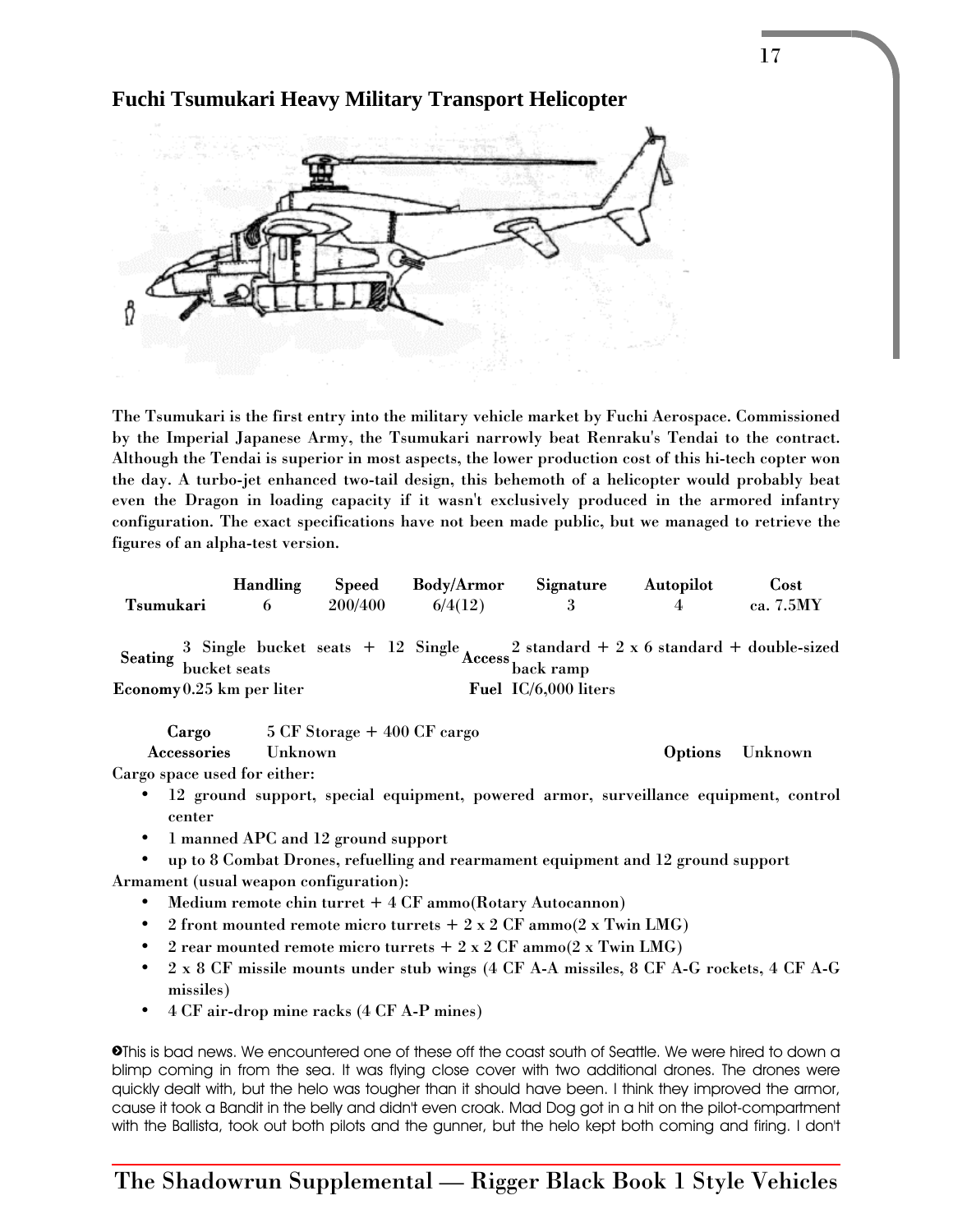know whether they had another rigger somewhere inside who took over or whether they had one of those advanced Cylot(TM) systems, but we thought it wasn't worth the money anymore and turned tail.  $\odot$ carus

»Mr. El Rashid, my government and my employers are not very happy about your attack on our VIPs. They were on a peaceful and registered flight to our Elven allies. Your attack was very nearly perceived as an act of war. I would advise you not to attempt a mission against any members of the Imperial Family again.

»Masaru Yoshitumo, Fuchi International Public Relations

 »Elven Allies? Are we talking about the same Japan that I've barely managed to flee from? The Japan I know has imprisoned me in a concentration camp and sterilized me to keep me from "spreading the corruption any further"!

»Willow

»What? You attempted to shoot down the entourage of Keiko Yashani, the niece of the Japanese Emperor? Oh boy, you must be shaking in your boots right now. If you're still alive that is. No wonder the negotiations with the Council of Princes were broken off halfway through. »Angel

»That was not the reason the talks were cancelled. There was more. A lot more. **•**Aegis

#### Renraku Scorpion Security Drone

This very novel design resembles its namesake in as much as it has a thick armor, a number of legs, two claws and a "sting" at the tail. But that is where the resemblance stops.



This scorpion is a Vectored Thrust Drone capable of significant airspeed. The design comes to America via San Francisco, where corporate forces and Japanese Imperial Marines both use them to great satisfaction. This is just one of the many new milspec items that have found their way to America from Japan due to the modernization of the Imperial forces.

|                 | <b>Handling</b>             | <b>Speed</b>                                                                                           | <b>Body/Armor</b> | Signature                           | Autopilot Store |        | Cost          |
|-----------------|-----------------------------|--------------------------------------------------------------------------------------------------------|-------------------|-------------------------------------|-----------------|--------|---------------|
| <b>Scorpion</b> | $3/3$ $(3)^*$               | $10/30$ $(30/100)*$                                                                                    | 4/4(12)           | $5/(2)^{*}$                         | 3               |        | 15 CF 25,000Y |
|                 | <b>Setup/Breakdown Time</b> | 2 minutes                                                                                              |                   |                                     |                 |        |               |
|                 | <b>Sensor Package</b>       | Security $I(4)$                                                                                        |                   | <b>ECM/ECCM None/Security I (1)</b> |                 |        |               |
| $\star$         | in<br>numbers               | brackets                                                                                               | represent         | performance in                      |                 | flight | mode          |
|                 |                             | The scorpion comes with a rearmounted microturret that has a theoretical 360 degree arc of fire but    |                   |                                     |                 |        |               |
|                 |                             | is restricted by the legs. It can not shoot upwards but has full field to fire below the horizon. 6 CF |                   |                                     |                 |        |               |
|                 |                             | are available for further electronics and 4 CF are reserved for weapons/ammo.                          |                   |                                     |                 |        |               |
|                 |                             |                                                                                                        |                   |                                     |                 |        |               |
| In ground mode  |                             |                                                                                                        |                   |                                     |                 |        |               |
|                 |                             | Operational Duration 3 PF per km in patrol mode 8h stationary                                          |                   |                                     |                 |        | Power 30 PF   |
|                 |                             |                                                                                                        |                   |                                     |                 |        |               |

In flight mode

Economy 2 km per liter Fuel 40 liters

The Shadowrun Supplemental — Rigger Black Book 1 Style Vehicles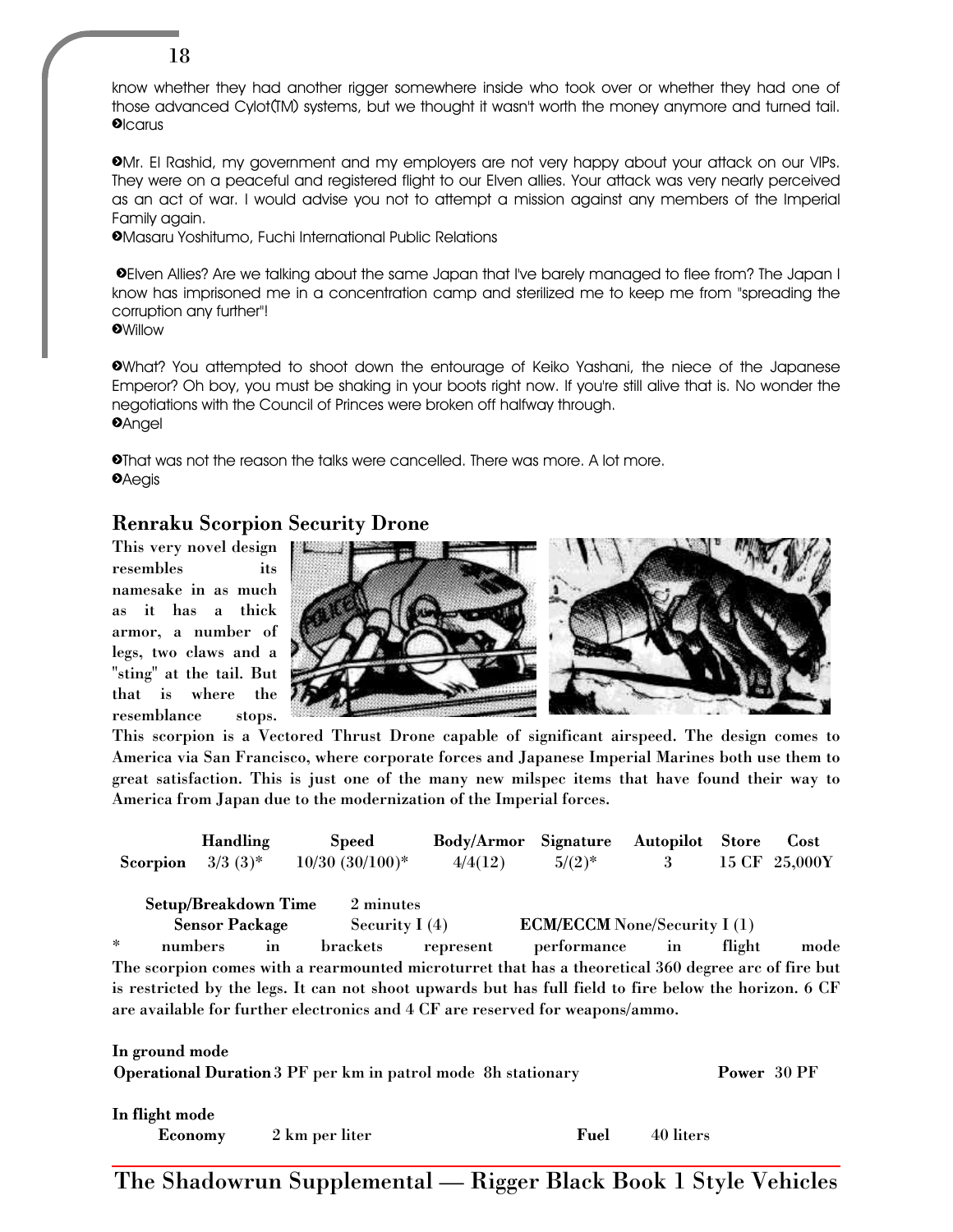»I've seen something like this near L.A., but it was a submersible version. They just crawled around the ocean floor until I got too close. Suddenly they started their waterjets and came shooting towards me. They weren't fast enough to catch me and my little torpedo but fast enough to get any diver. They didn't pursue me past a certain point so I hung around to see what was going on. Those claws they have are not to be joked about. I've seen them shear a merrow who picked a fight with them clear in half. After that I decided to leave fast, they seemed to be serious about keeping people out. The only thing that's bothering me is there should be nothing out there to guard, so what are they doing there? **OSubhunter** 

»So *that's* what it was! I thought the sun had finally gotten to me. I was out in the Mojave when I heard this strange whistling noise. I took cover and behind some dunes a flight of what looked like these big lobsters they've got over Europe way came out. Except those lobsters don't fly. So I started checking whether I was lying in a patch of those awakened lichen that make you see things, but no. Then two huge bee-like shapes came the same way and I thought "Oh, frag! The bugs." and I legged it. Phew, at least I can stop worrying whether someone fragged with my mind out there. **O**ChinChiller

### **Renraku Tendai LAV**



The Tendai is a dedicated military troop transporter for swift troop movement and fast air insertions. It can provide its own cover by means of two externally mounted drones, but the Tendai can carry a number of additional drones or an APC in the cargo hold. The unusual interior holds six twin bucket seats which hold two fully armed and armored humans and allow for

quick deployment with either parachute or down the six sideramps.

|        | Handling | <b>Speed</b> | <b>Build/Armor</b> | Signature | <b>Autopilot</b> | Cost |
|--------|----------|--------------|--------------------|-----------|------------------|------|
| Tendai |          | 350/700      | 7/5(15)            |           |                  | 20MY |

Seating Twin armored bucket seat + 6 Twin  $\text{Access}^2$  standard + 2 x 3 standard + rear double-sized ramp Economy 0.75 km per liter Fuel 4,000 liters

Cargo 6 CF storage  $+30$  CF cargo

Sensors Military, level unknown ECM/ECCM Both: Military, level unknown

The Tendai comes with two external drone racks and two small remote turrets. It can hold up to 20 "Naga" Air-drop anti-personnel mines and is fitted with four automatic grenade launchers for area cover with either smoke, tear or stun gas.

**OTHAT'S IT! Thats the other two things I've seen there! OChinChiller** 

»Chill out, mon. What'cho talkin bout anyway? »Yomon

»I was out near Seven-Oaks in the Mojave last month and I saw these strange things flying about. I thought I was going bonkers, but they really were there! **OChinChiller**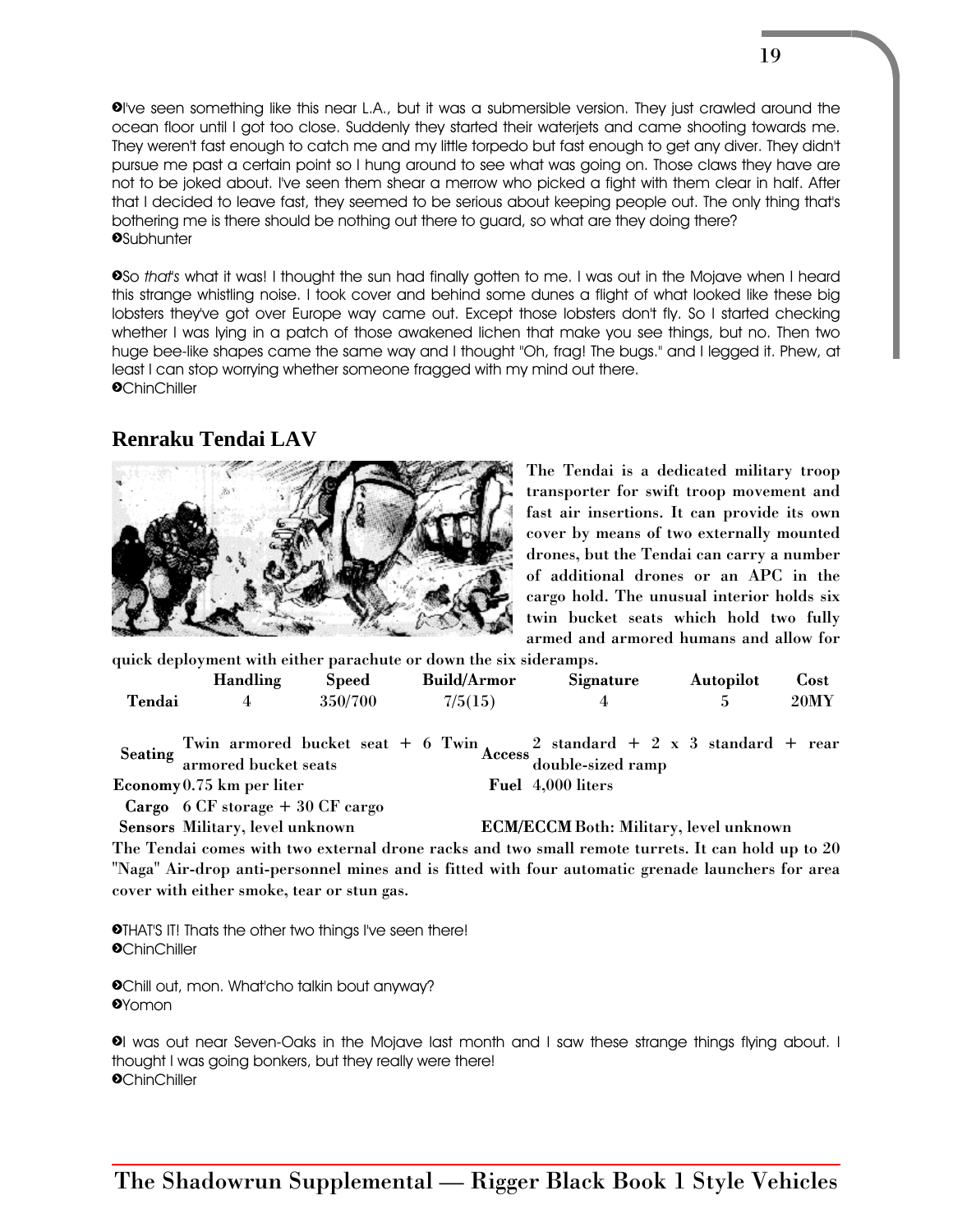»So that's how they got here. Seven-Oaks U.S. Military base was attacked by the Japanese Marine Corps on Christmas Eve. Most of us were butchered in our sleep, we had nearly no warning period, they jammed us until they were right on top of us. And trust me, those Naga mines can easily be exchanged for smartbombs, that's how they neutralised all our anti air capability. They never even left the LAVs, they just sent these weird lobsterlike drones in to finish off the survivors of the bomb run. This is just another example to show that America must stand united under the banner of the United States or succumb to the incursions of foreign powers. I would like to take this opportunity to ask our brothers in the UCAS forces to take matters into your own hands and help us make this country whole again! »Maj. Trouble

#### **Chrysler-Nissan G14 "Swampy" ACV**

20



The G14 is a direct descendant of the G12 ACV. It is built on the same substructure but has an armored superstructure and a medium turret. It has kept the reliability and easy maintenance of its predecessor to a degree where parts are interchangeable. It finds such good use in the moors of North Germany, the British Stinkfens and other toxic areas, that it has been nicknamed Swampy by the British Army. It has proven so popular in what is left of Bulgaria that there are now 1 G14 to every 10 citizens.

|            |        | Handling Speed Body/Armor | Signature | <b>Autopilot</b> | Cost     |
|------------|--------|---------------------------|-----------|------------------|----------|
| G14 Swampy | 40/120 | 5/4(12)                   |           |                  | 750.000Y |

Seating  $\frac{3}{3}$  Single bucket seats + 1 folding  $\frac{1}{3}$  cupola + 1 hatch + double-sized rear hatch Economy 1.5 km per liter Fuel IC/500 liters

Cargo 6 CF Storage  $+15$  CF cargo

Additional features: The hull of the G14 is air- and water- tight but will not float. The turret is normally fitted with an autocannon and the G14 can mount up to two droneracks or 4 CF of antiaircraft missiles. Gasdispensers and smokescreens are standard, and some militaries field flamethrower-equipped versions.

»It's not called Swampy because of its use in swamps but because of the guy who authorized its use by the British Army. The guy's some nutter who was a kind of early eco-terrorist in the late 20th century. In the 2020s he reappeared on the political stage and managed to get himself elected. I bet everyone just thought: "Oh, I'll give him my vote, that'll be good fer a laff!", cause I can't see how any sensible person could have elected him. Anyway, in one of the few smart moves of the government then they let him handle clearing the toxic zones. He didn't manage to do so, obviously, but he made a pretty good effort. Scared the hell out of quite a lot of Corporations, I tell you. Eco-terrorism with government support? Sca-ry. In one of the great ironies of the world he moved in to clear out a protest by some locals who didn't like his proposed plans. He first moved in with normal cops, but they had some toxic magical backing, so he called for airtight support; what he got was the G14 Swampy! **OBaldrick** 

»Bulgaria only has about 10,000 citizens nowadays. What big achievement is it to have 1,000 G14s there, especially with all those left over from the Eurowars? »Doubting Tomas